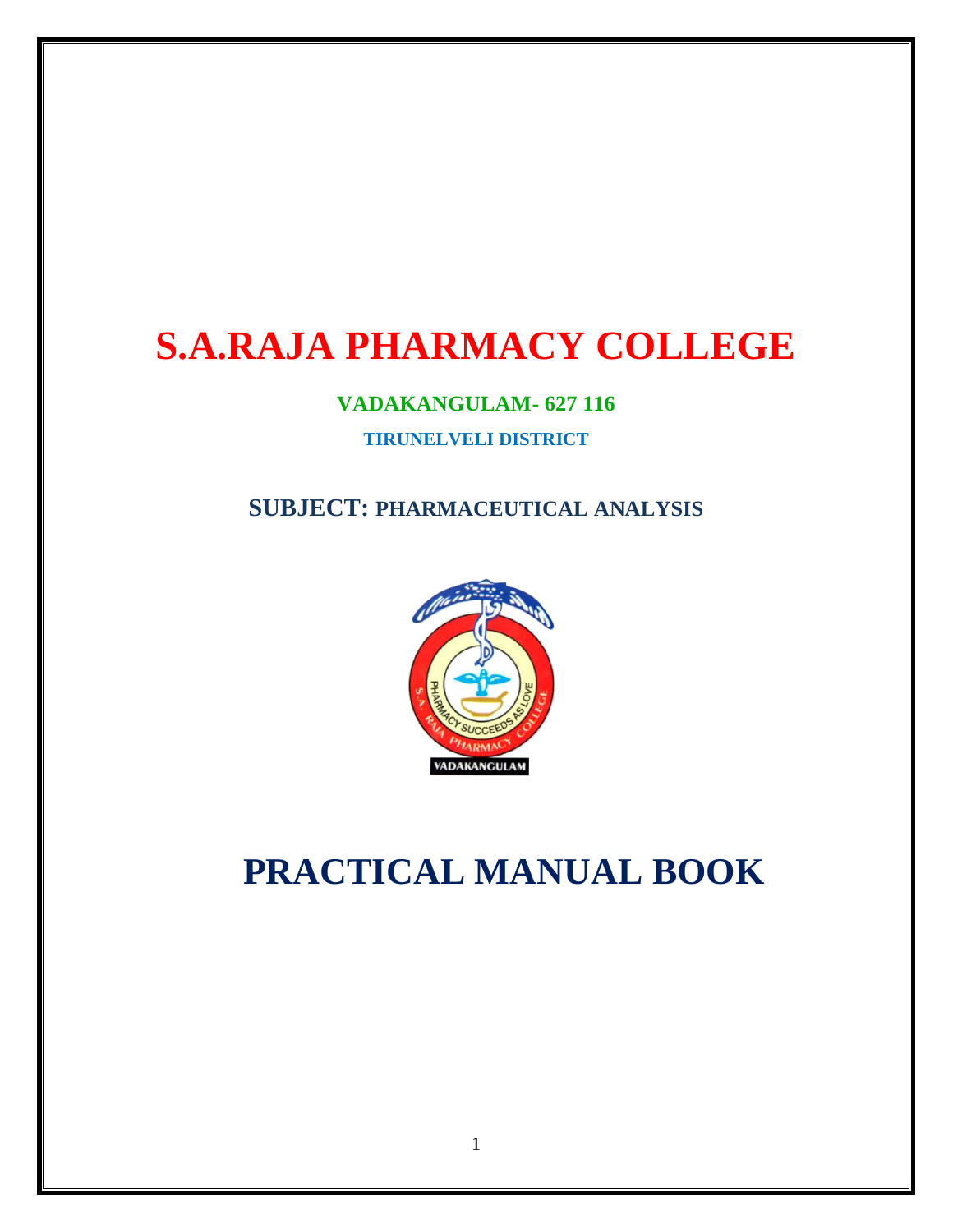

**LAB MANUAL PHARMACEUTICAL ANALYSIS – I**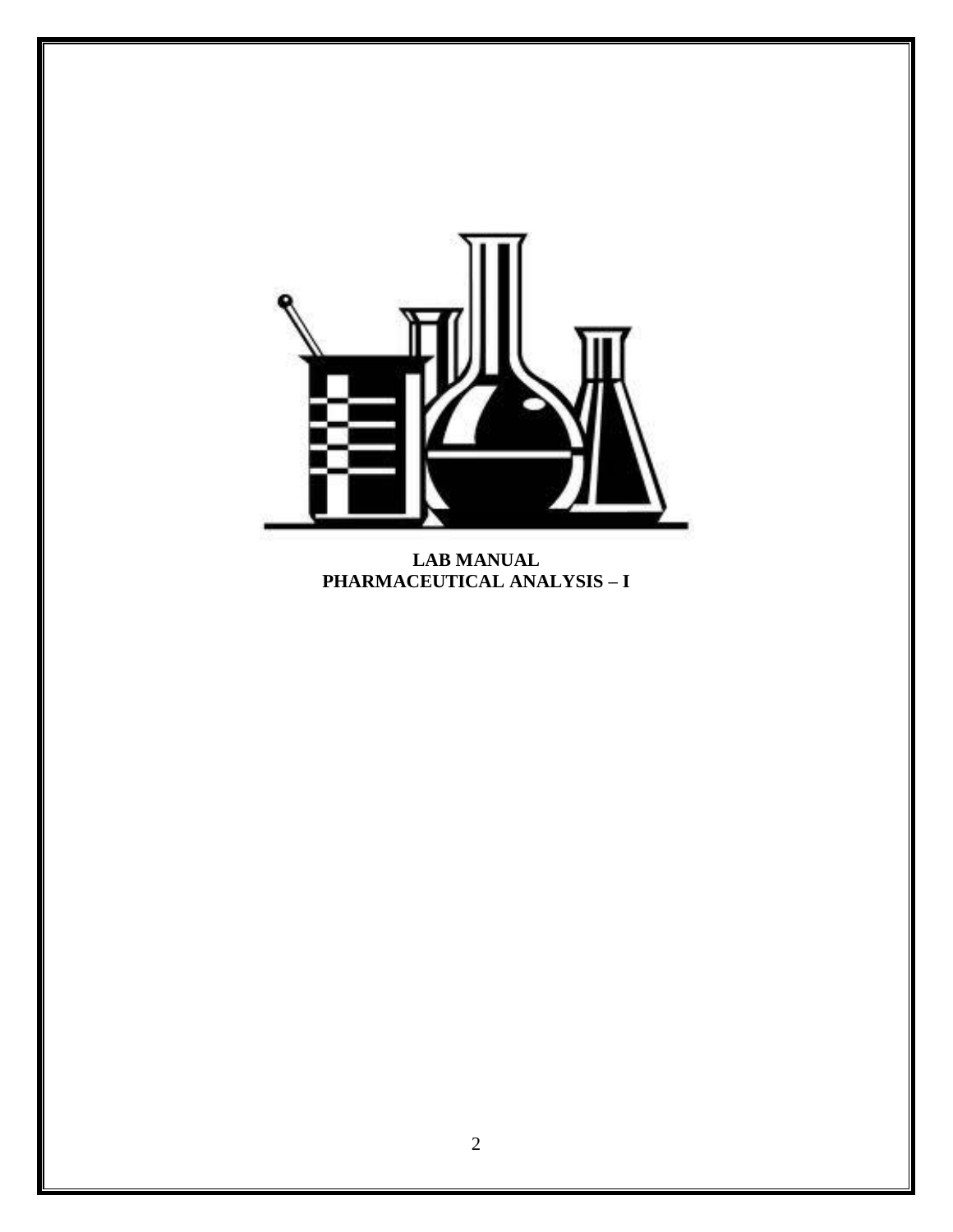### **LIST OF EXPERIMENTS FOR I-B PHARM(2017-2018)– Projected PHARMACEUTICAL ANALYSIS I**

| SL.                     | <b>DATE</b> | <b>NAME OF THE EXPERIMENT</b>                     |  | <b>MARK   REMARKS</b> |  |  |  |  |
|-------------------------|-------------|---------------------------------------------------|--|-----------------------|--|--|--|--|
| No.                     |             |                                                   |  |                       |  |  |  |  |
| <b>STANDARDIZATION</b>  |             |                                                   |  |                       |  |  |  |  |
| 1                       |             | <b>SULPHURIC ACID</b>                             |  |                       |  |  |  |  |
| $\overline{2}$          |             | <b>SODIUM HYDROXIDE</b>                           |  |                       |  |  |  |  |
| 3                       |             | <b>SODIUM THIOSULPHATE</b>                        |  |                       |  |  |  |  |
| $\overline{\mathbf{4}}$ |             | <b>POTASSIUM PERMANGNATE</b>                      |  |                       |  |  |  |  |
| 5                       |             | <b>CERRIC AMMONIUM SULPHATE</b>                   |  |                       |  |  |  |  |
| <b>ASSAY</b>            |             |                                                   |  |                       |  |  |  |  |
| 6                       |             | <b>AMMONIUM CHLORIDE BY ACID BASE</b>             |  |                       |  |  |  |  |
|                         |             | <b>TITRATION</b>                                  |  |                       |  |  |  |  |
| $\overline{7}$          |             | <b>FERROUS SULPHATE BY CERIMETRY</b>              |  |                       |  |  |  |  |
| 8                       |             | <b>COPPER SULPHATE BY IODOMETRY</b>               |  |                       |  |  |  |  |
| 9                       |             | <b>CALCIUM GLUCONATE BY</b>                       |  |                       |  |  |  |  |
|                         |             | <b>COMPLEXOMERY</b>                               |  |                       |  |  |  |  |
| 10                      |             | <b>HYDROGEN PEROXIDE BY</b>                       |  |                       |  |  |  |  |
|                         |             | <b>PERMANGANOMETRY</b>                            |  |                       |  |  |  |  |
| 11                      |             | SODIUM BENZOATE BY NON AQUEOUS                    |  |                       |  |  |  |  |
|                         |             | <b>TITRATION</b>                                  |  |                       |  |  |  |  |
| 12                      |             | <b>SODIUM CHLORIDE BY PRECIPITATION</b>           |  |                       |  |  |  |  |
|                         |             | <b>TITRATION</b>                                  |  |                       |  |  |  |  |
|                         |             | <b>ELECTROANALYTICAL METHODS</b>                  |  |                       |  |  |  |  |
| 13                      |             | <b>CONDUCTIMETRIC TITRATION OF</b>                |  |                       |  |  |  |  |
|                         |             | <b>STRONG ACID AGAINST STRONG BASE</b>            |  |                       |  |  |  |  |
| 14                      |             | POTENTIOMETRIC TITRATION OF                       |  |                       |  |  |  |  |
|                         |             | <b>STRONG ACID AGAINST STRONG BASE</b>            |  |                       |  |  |  |  |
| 15                      |             | <b>LIMIT</b> test for chlorides, sulphates & iron |  |                       |  |  |  |  |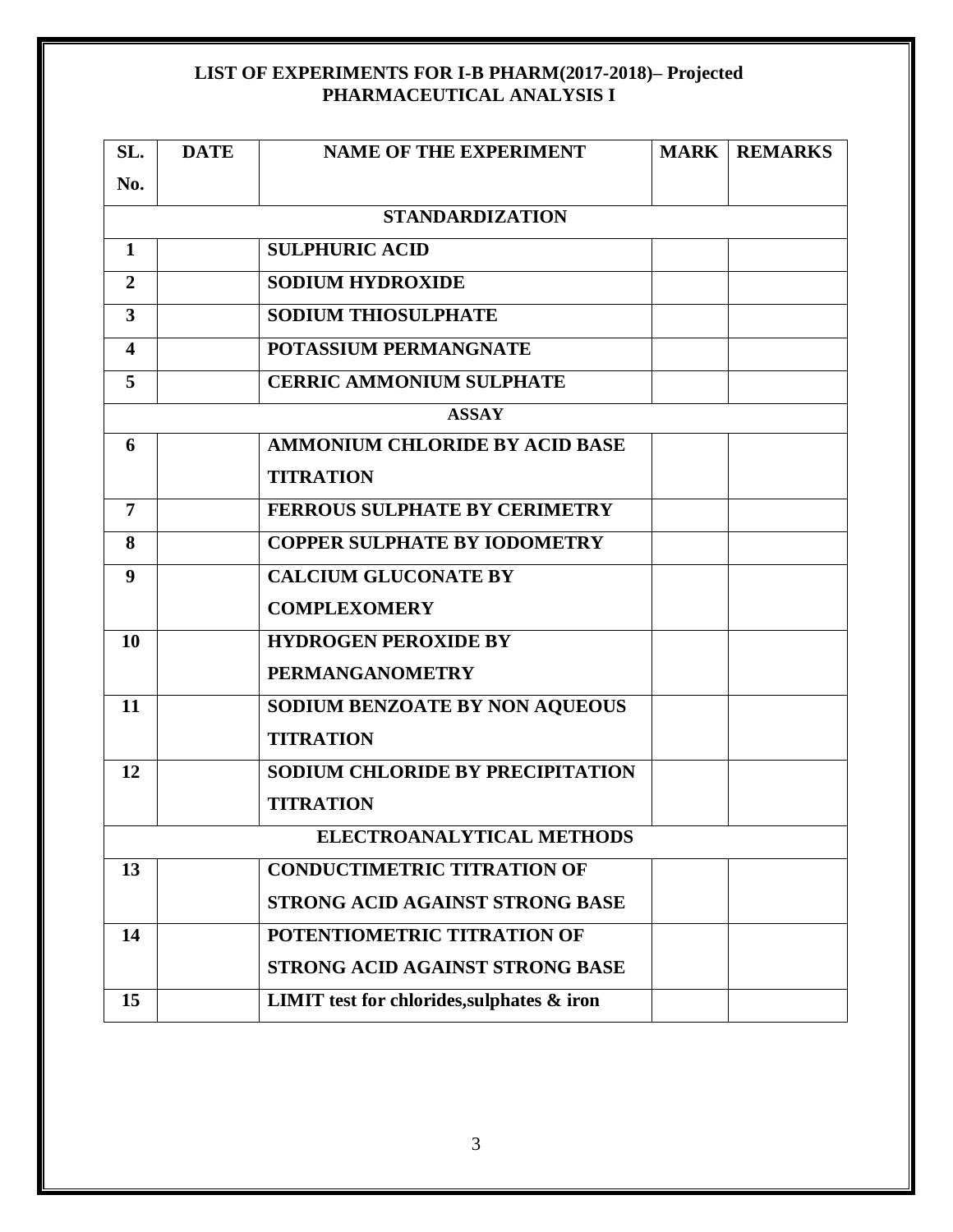## **STANDARDISATION OF 0.1N H2SO4**

#### **AIM:**

To determine the Normality of given sample of sulphuric acid.

#### **REFERENCE:**

1. Dr. G.Devalo Rao. Practical pharmaceutical inorganic chemistry

2. Anees Ahamed Siddiqui and Mohammed Ali. Practical pharmaceutical chemistry.

#### **REQUIREMENTS:**

**Apparatus** : conical flask, burette, pipette, standard flak **Reagents :** H<sub>2</sub>SO<sub>4</sub>, sodium carbonate, methyl orange

#### **PRINCIPLE:**

Standardization of sulphuric acid is done by acid base titration. When sulphuric acid is allowed to react with sodium carbonate, carbon dioxide and water is produced. In this titration, to locate the endpoint methyl orange indicator is used. Appearance of the pale yellow colour is the endpoint.

 $H_2SO_4 + Na_2CO_3 \rightarrow Na_2SO_4 + CO_2 + H_2O$ 

#### **PROCEDURE:**

#### **Standardisation of 0.1 N H2SO<sup>4</sup>**

Weigh accurately 0.15 g of anhydrous sodium carbonate previously heated at about  $270^{\circ}$ C for 1 hour. Dissolve in 100 ml water ,add methyl orange indicator, titrate until solution becomes faintly pink which persists for 30 seconds. Heat the solution to boiling cool and continue the titration until faint pink colour is no longer affected by heat. Each ml of 0.1 M sulphuric acid is equivalent to 0.005299g of sodium carbonate

 $N_1V_1 = N_2V_2$  $N_2 = N_1 V_1$  $V_2$ 

**REPORT:**The strength of the given solution of H2SO<sup>4</sup> is ……………………..

**Experiment No. 2 Date: ……………….**

## **STANDARDISATION OF 0.1N NaOH**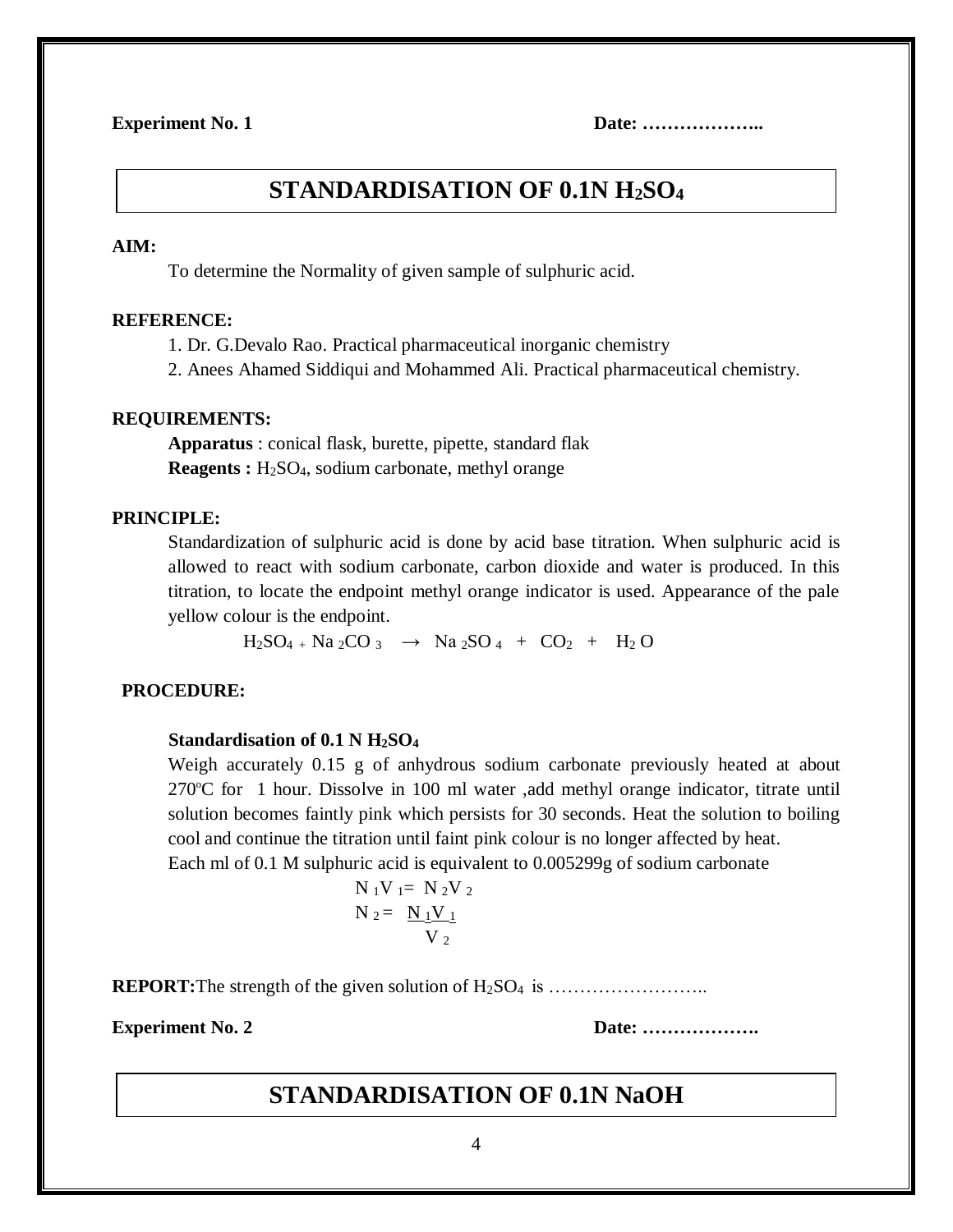#### **AIM:**

To determine the Normality of given sample of sodium hydroxide.

#### **REFERENCE:**

1. Dr. G.Devalo Rao. Practical pharmaceutical inorganic chemistry.

2. Anees Ahamed Siddiqui and Mohammed Ali. Practical pharmaceutical chemistry.

#### **REQUIREMENTS:**

**Apparatus :** conical flask, burette, pipette, standard flask **Reagents :** NaOH, Oxalic acid, phenolphthalein

#### **PRINCIPLE:**

Standardization of sodium hydroxide is done by acid base titration. When oxalic acid is allowed to react with sodium hydroxide, sodium oxalate and water are obtained. In this titration, to locate the end point phenolphthalein indicator is used. Appearance of the pale pink colour which persists for 30 sec is the endpoint.

| <b>COOH</b> |           | COONa         |  |         |
|-------------|-----------|---------------|--|---------|
|             | $+2$ NaOH | $\rightarrow$ |  | $+ H2O$ |
| <b>COOH</b> |           | COONa         |  |         |

#### **PROCEDURE:**

Weigh accurately 0.63 g of oxalic acid into a 100 ml volumetric flask and make up to 100 ml volume with distilled water. Pipette out 20 ml solution and titrated 0.1 NaOH using phenolphthalein as indicator. Continue the titration to get the concordant value.

$$
N_{1}V_{1}=N_{2}V_{2}
$$

$$
N_{2}=\frac{N_{1}V_{1}}{V_{2}}
$$

**REPORT:** The strength of the given solution of sodium hydroxide is……………………………………

**Experiment No. 3 Date:…………………….**

# **STANDARDISATION OF 0.1N SODIUM THIOSULPHATE**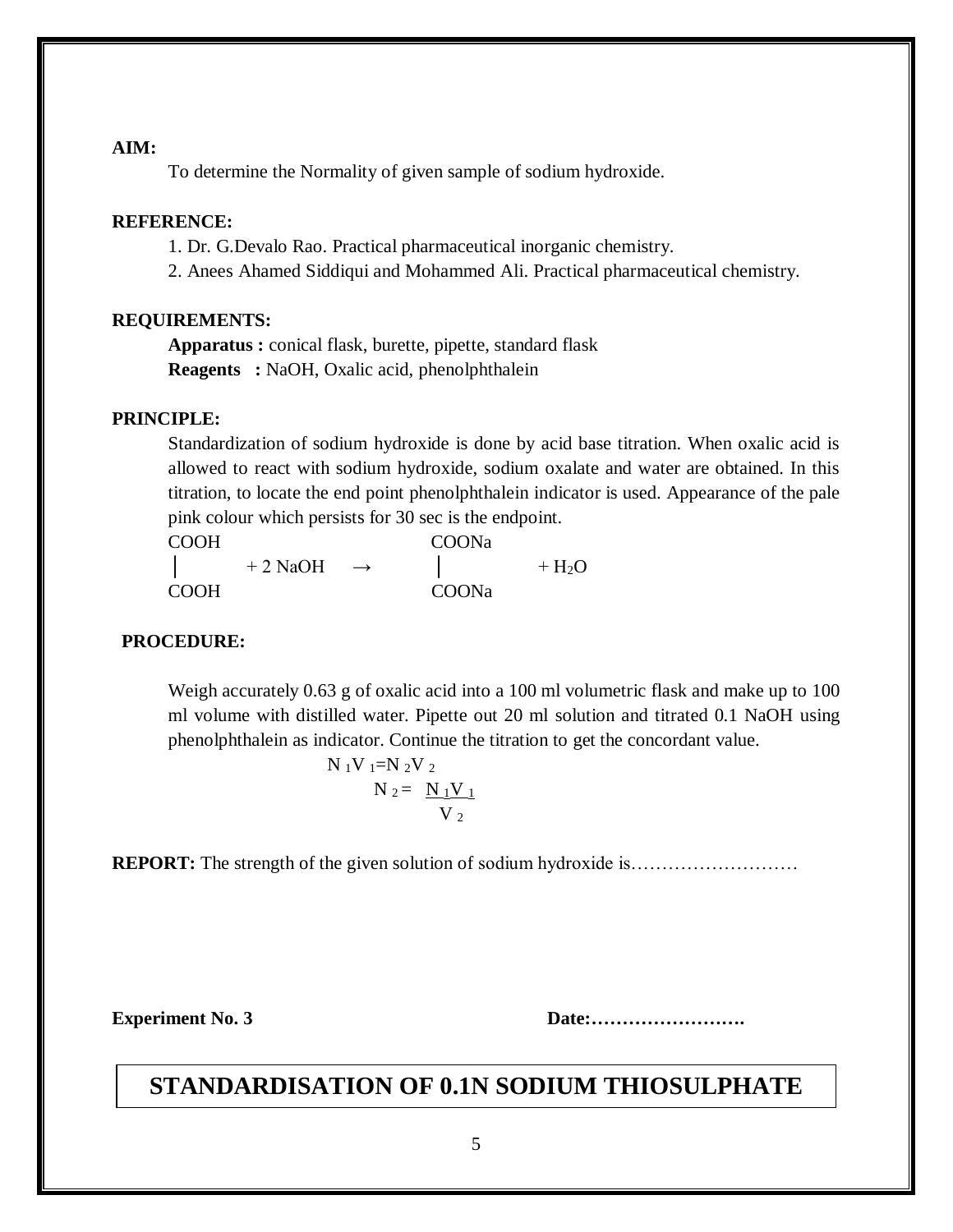#### **AIM:**

To determine the normality of given sample of sodium thiosulphate.

#### **REFERENCE:**

.

1. Dr. G.Devalo Rao. Practical pharmaceutical inorganic chemistry.

2. Anees Ahamed Siddiqui and Mohammed Ali. Practical pharmaceutical chemistry.

#### **REQUIREMENTS:**

**Apparatus** : Burette, Volumetric flask, Pipette, **Reagents :** 0.1 N sodium thiosulphate, Potassium iodate, Potassium iodide.

#### **PRINCIPLE:**

The principle of standardization of sodium thiosulphate is based on redox iodometric titration with potassium iodate as primary standard. Potassium iodate a strong oxidizing agent is treated with excess potassium iodide in acidic media which liberates iodine which is back titrated with sodium thioslphate. Uniformity of reactions between iodine and sodium thiosulphate forms basis for utilizing the standard solution of iodine in the analysis of sodium thiosulphate and use of sodium thiosulphate in the analysis of iodine.Starch indicator is used as indicator showing disappearance of blue colour

> $KIO_3 + 5KI + 3H_2SO_4 \rightarrow 3K_2SO_4$   $3I_2 + 3H_2O$  $I_2$  +  $2Na_2S_2O_3$   $\rightarrow$   $2NaI$  +  $Na_2S_4O_6$

#### **PROCEDURE:**

#### **Preparation of 0.1N Sodium thiosulphate**

Dissolve 24.8g of sodium thiosulphate pentahydrate( $\text{Na}_2\text{S}_2\text{O}_3.5\text{H}_2\text{O}$ ) in 800 ml of freshly boiled and cooled water and mix thoroughly by shaking for approximately 15 minutes. Make up the volume to 1000 ml.

#### **Preparation of 0.1N Potassium Iodate**

Weigh accurately about  $356$  mg of  $KIO<sub>3</sub>$  and dissolve in 100 ml distilled water **Preparation of Starch indicator** 

Take 1 gm of soluble starch and triturate with 5 ml of water and add it to 100 ml of Boiling water containing 10 mg of Mercuric iodide with continous stirring

#### **Standardisation of 0.1N sodium thiosulphate**

Take 10 ml of Potassium Iodate solution .Add 2 gm of Potassium Iodide and 5 ml of dilute H2SO4 ,keep it in dark for 10 minutes,add 2 to 3 drops of starch indicator and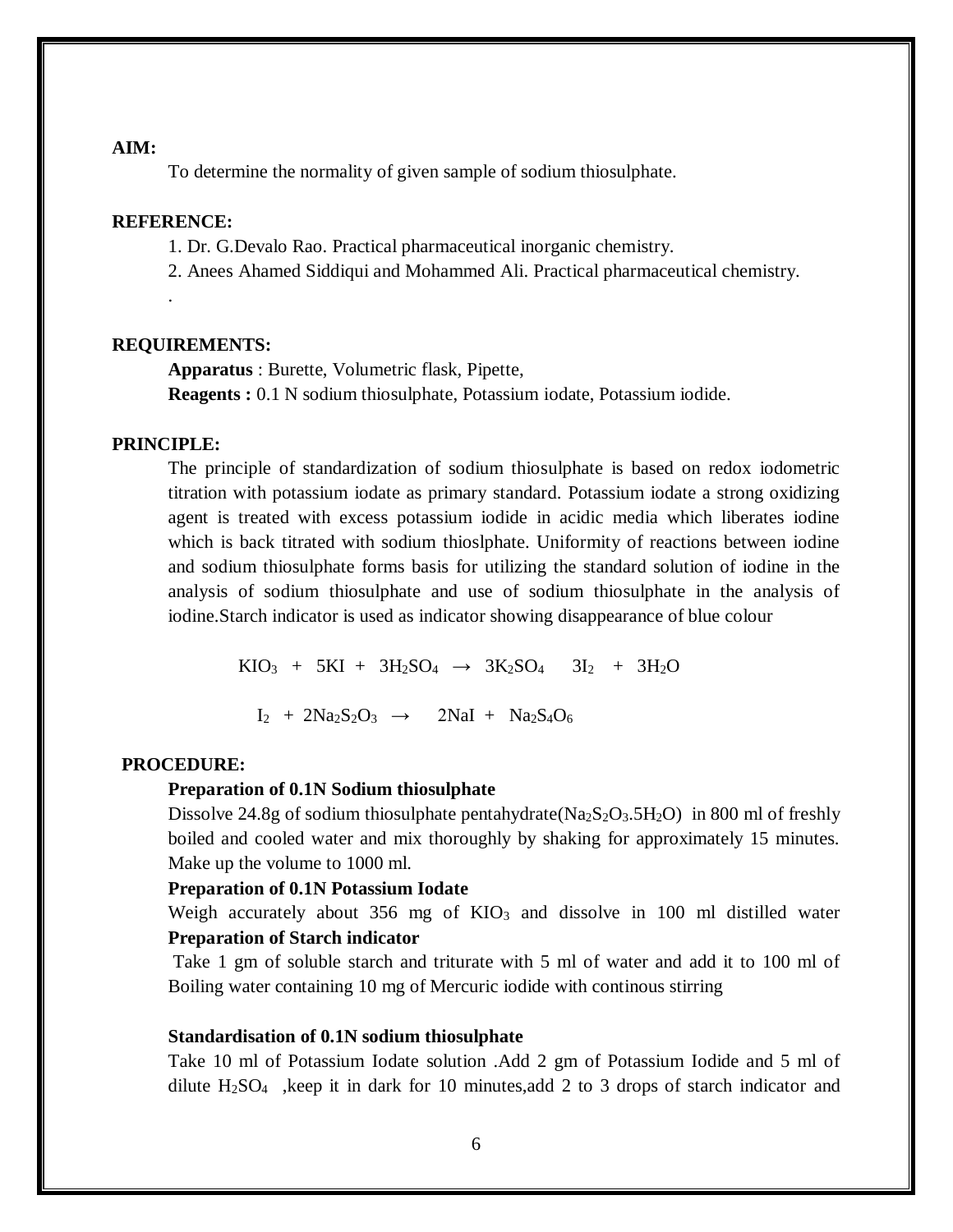titrate with sodium thiosulphte using starch solution as indicator until the blue colour is disappeared.

$$
N_1V_1=N_2V_2N_2 = N_1V_1V_2
$$

**REPORT:** The strength of the given solution of sodium thiosulphate is .............

.

**Experiment No: 4 Date: ……………….**

# **STANDARDISATION OF 0.1 N POTASSIUM PERMANGANATE**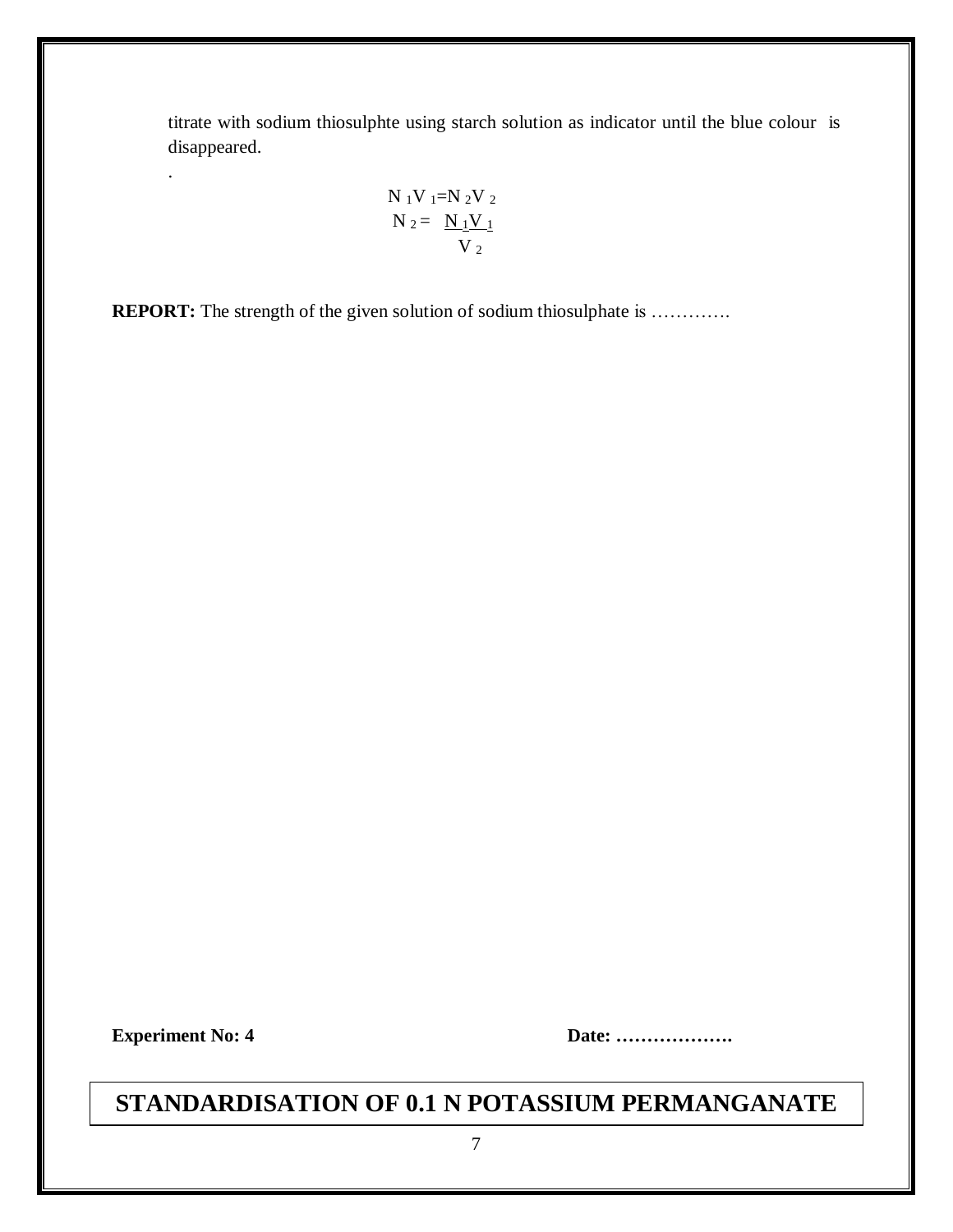#### **AIM:**

To determine the Normality of given sample of 0.1N Potassium permanganate.

#### **REFERENCE:**

- 1. Dr. G.Devalo Rao. Practical pharmaceutical inorganic chemistry.
- 2. Anees Ahamed Siddiqui and Mohammed Ali. Practical pharmaceutical chemistry.

#### **REQUIREMENTS:**

**Apparatus :** Burette, Iodine flask, Pipette, **Reagents** : Potassium Permanganate and oxalic acid.

#### **PRINCIPLE:**

The principle of standardization of potassium permanganate is based upon redox titration in which strength of an oxidizing agent is estimated by titrating it with a reducing agent and viceversa.Potassium permanganate acts as an strong oxidizing agent in acidic medium that oxidizers oxalic acid in to carbondioxide . Known strength of oxalic acid is titrated directly with potassium permanganate .End point can be detected with appearance of permanent pink colour potassium permanganate acts as self indicator

 $2KMnO_4$  +5H<sub>2</sub>C<sub>2</sub>O<sub>4</sub> +3H<sub>2</sub>SO<sub>4</sub> →K<sub>2</sub>SO<sub>4</sub> +2MnSO<sub>4</sub> +8H<sub>2</sub>O +10CO<sub>2</sub>

#### **PROCEDURE:**

#### **Preparation of 0.1 N Potassium permanganate solution**

Dissolve 3.2g of potassium permanganate in 1000ml of water, heat on a water bath for 1 hour, allow to stand for 2 days. Filter the solution through glass wool.

#### **Preparation of 0.1 N Oxalic acid:**

6.3 gm of oxalic acid dissolve in 1000 ml of distilled water

#### **Standardisation of 0.1N Potassium permanganate**

Take 20 ml of Oxalic acid solution .add 5 ml of 1m sulphuric acid.warm the mixture to about  $70^{\circ}$ C .titrate with potassium permanganate solution taken in the burette. End point is appearance of pink colour that persist for 30 sec

$$
N_1V_1=N_2V_2
$$
  

$$
N_2 = N_1V_1
$$
  

$$
V_2
$$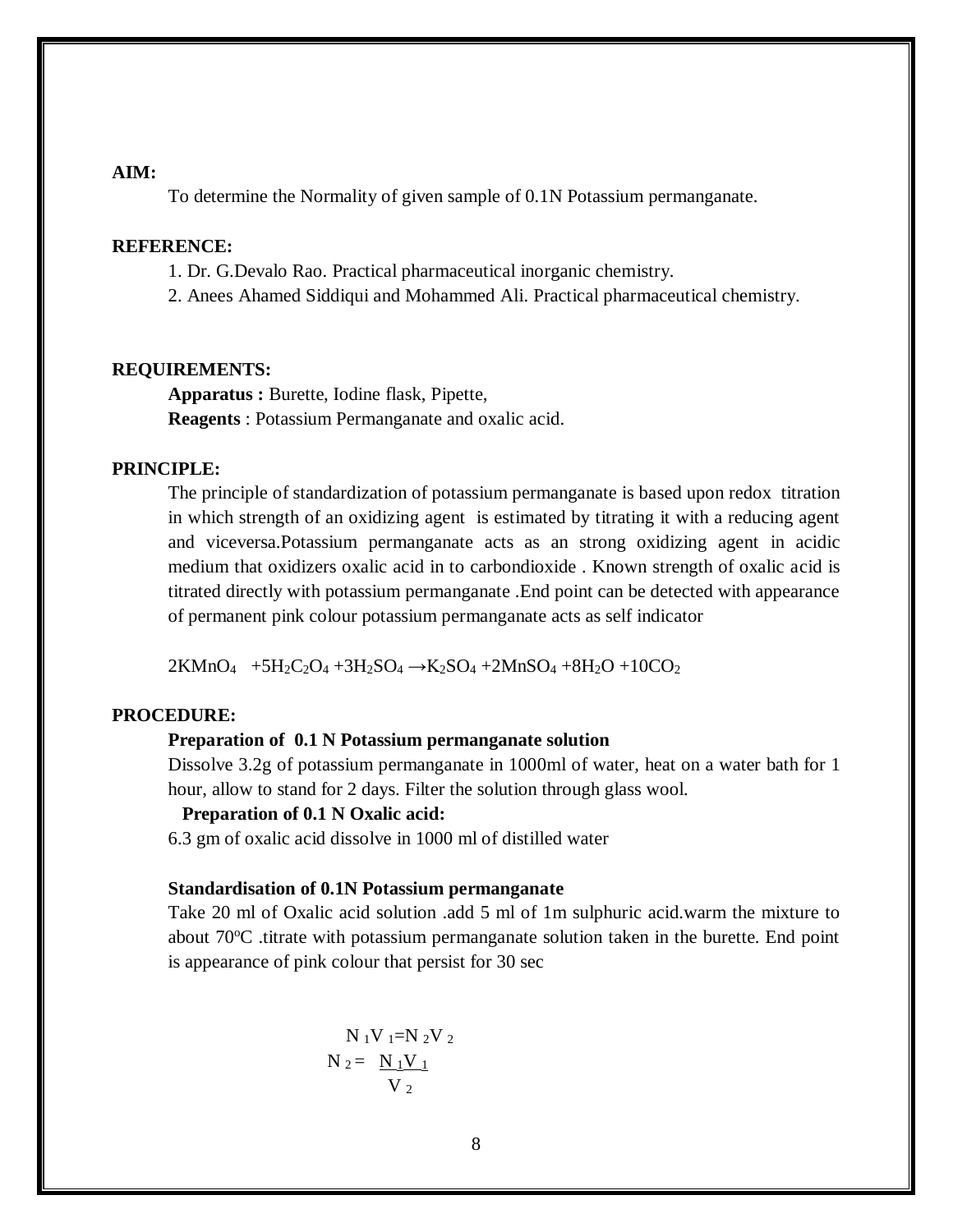**REPORT:**The strength of the given solution of potassium permanganate is**………………**

**Experiment No. 5 Date: ……………**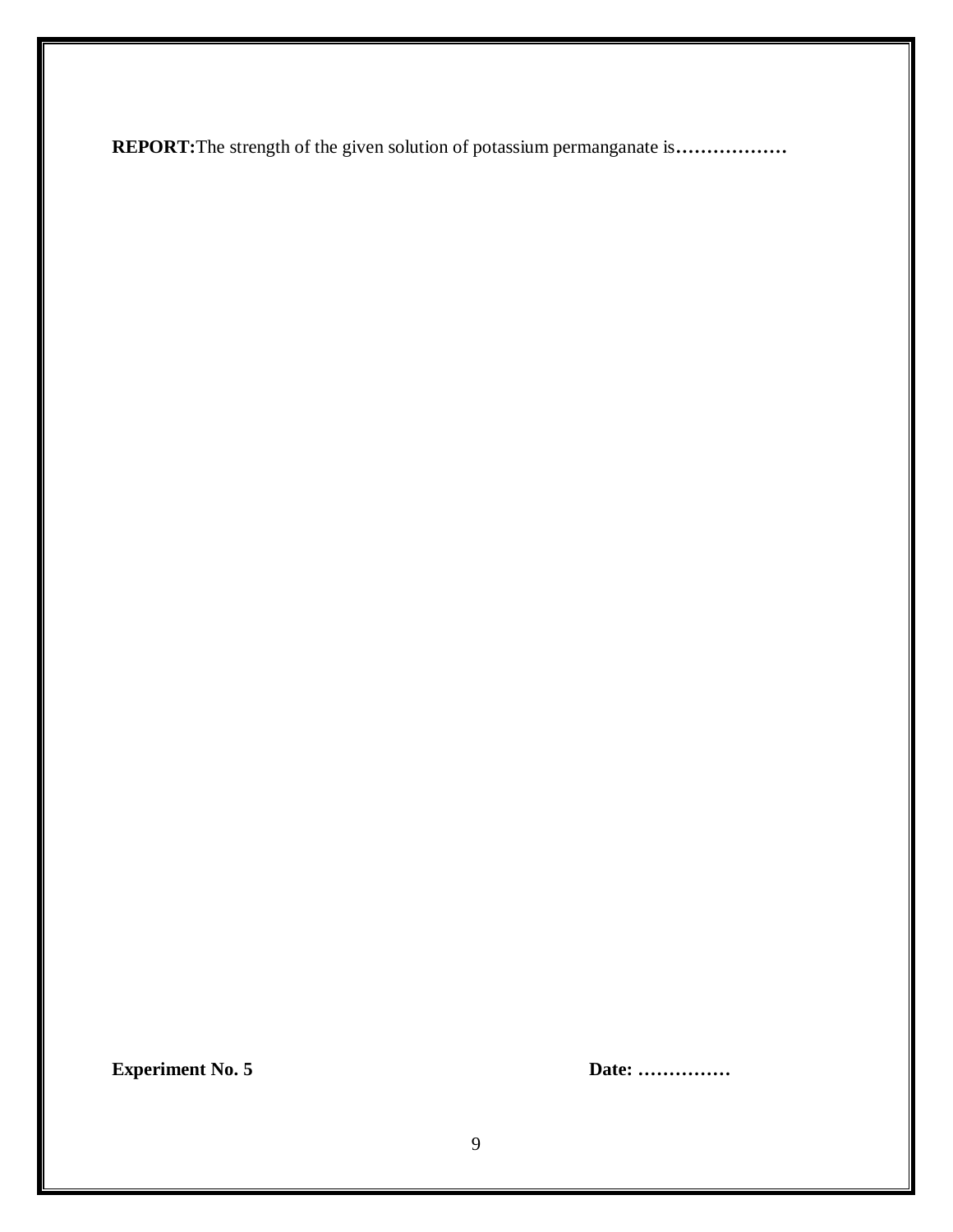# **STANDARDISATION OF 0.1 M CERIC AMMONIUM SULPHATE**

#### **AIM:**

To determine the Normality of given sample of 0.1 M Ceric ammonium sulphate.

#### **REFERENCE:**

- 1. Dr. G.Devalo Rao. Practical pharmaceutical inorganic chemistry.
- 2. Anees Ahamed Siddiqui and Mohammed Ali. Practical pharmaceutical chemistry.

#### **REQUIREMENTS:**

Apparatus : Burette, Conical flask, Pipette,

Reagents : Ceric ammonium sulphate, Sulphuric acid, Arsenic trioxide, Sodium hydroxide, .Sulphuric acid

#### **PRINCIPLE:**

Ceric ammonium sulphate is titrated with Arsenic trioxide solution (Primary standard) in presence of sodium hydroxide, and osmic acid solution.

As  $2O_3$  + 2NaOH  $\rightarrow$  2NaAsO<sub>2</sub> + H  $2O$  $NaAsO<sub>2</sub> + 2H<sub>2</sub>O \rightarrow NaH<sub>2</sub>AsO<sub>4</sub> + 2H<sup>+</sup>+4e<sup>-</sup>$ 

 $Ce$  4+ **+** e-  $\rightarrow Ce^{3+}$ 

#### **PROCEDURE:**

#### **Preparation of 0.1 M Ceric ammonium sulphate**

Dissolve 65 g of ceric mmonium sulphate with the aid of gentle heat in a mixture of 30 ml of sulphuric acid and 500ml of water. Cool,filter dilute to 1000ml with water.

#### **Standardization 0f 0.1 M Ceric ammonium sulphate**

Weigh accurately 0.2g of arsenic trioxide previously dried at 105 C for 1 hour and transferred to a 500ml conical flask. Wash the inner walls of the flask with 25 ml of 8 %w/v solution of sodium hydroxide dissolve and add 100 ml of water. Add 30 ml of dilute sulphuric acid , 0.15 ml of osmic acid, 0.1 ml of ferroin sulphate and titrate with ceric ammonium sulphate until the pink colour changes to pale blue

Each ml of ceric ammonium sulphate is equivalent to 0.004946 g of arsenic trioxide.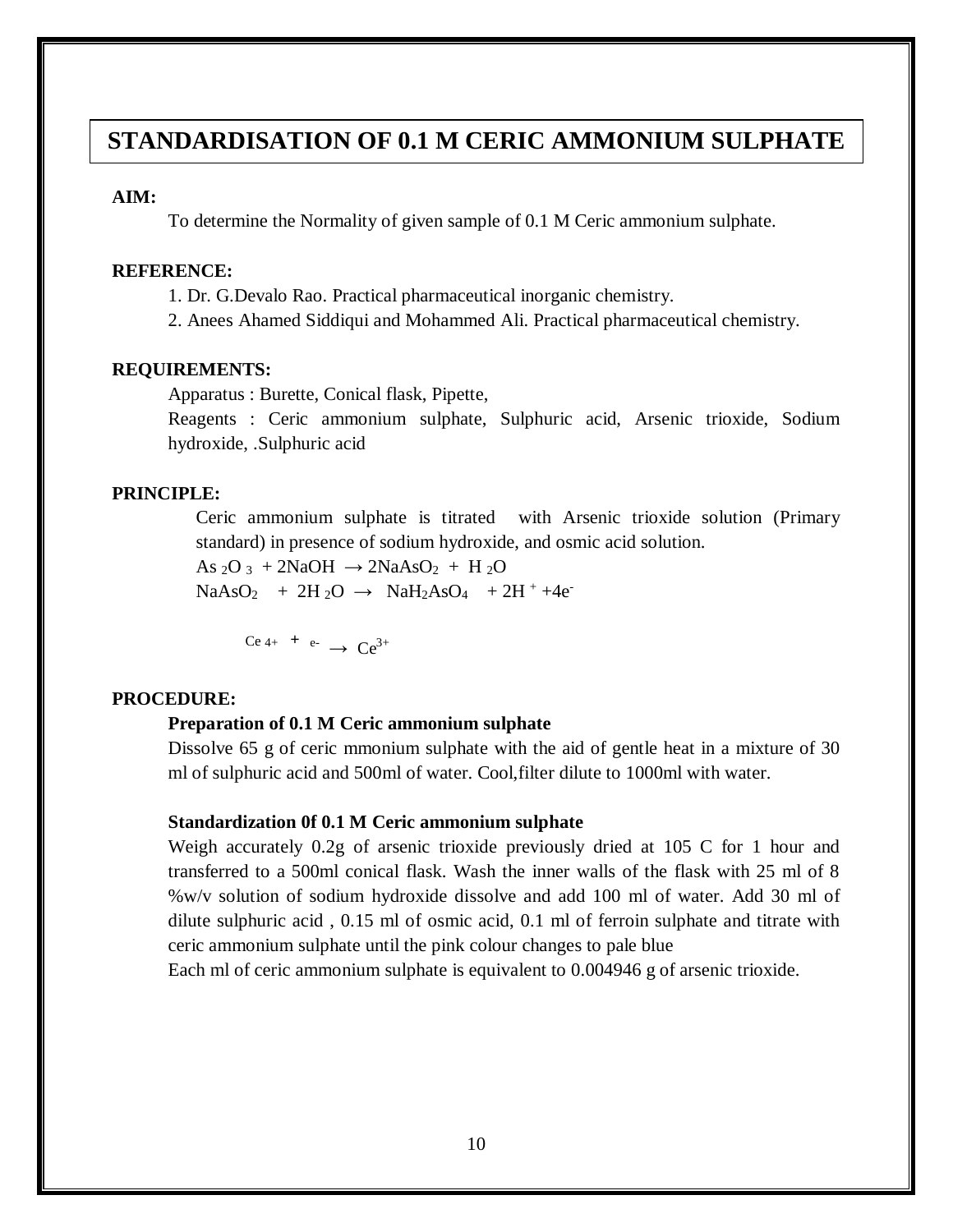Molarity of cerric ammonium sulphate =  $W \times RM$ 

V x E

W=Weight of arsenic trioxide

RM =Required molarity

 $E =$  Equivalent weight factor

 $V =$  Volume of cerric ammonium sulphate

**REPORT:** The strength of cerric ammonium sulphate is ...........................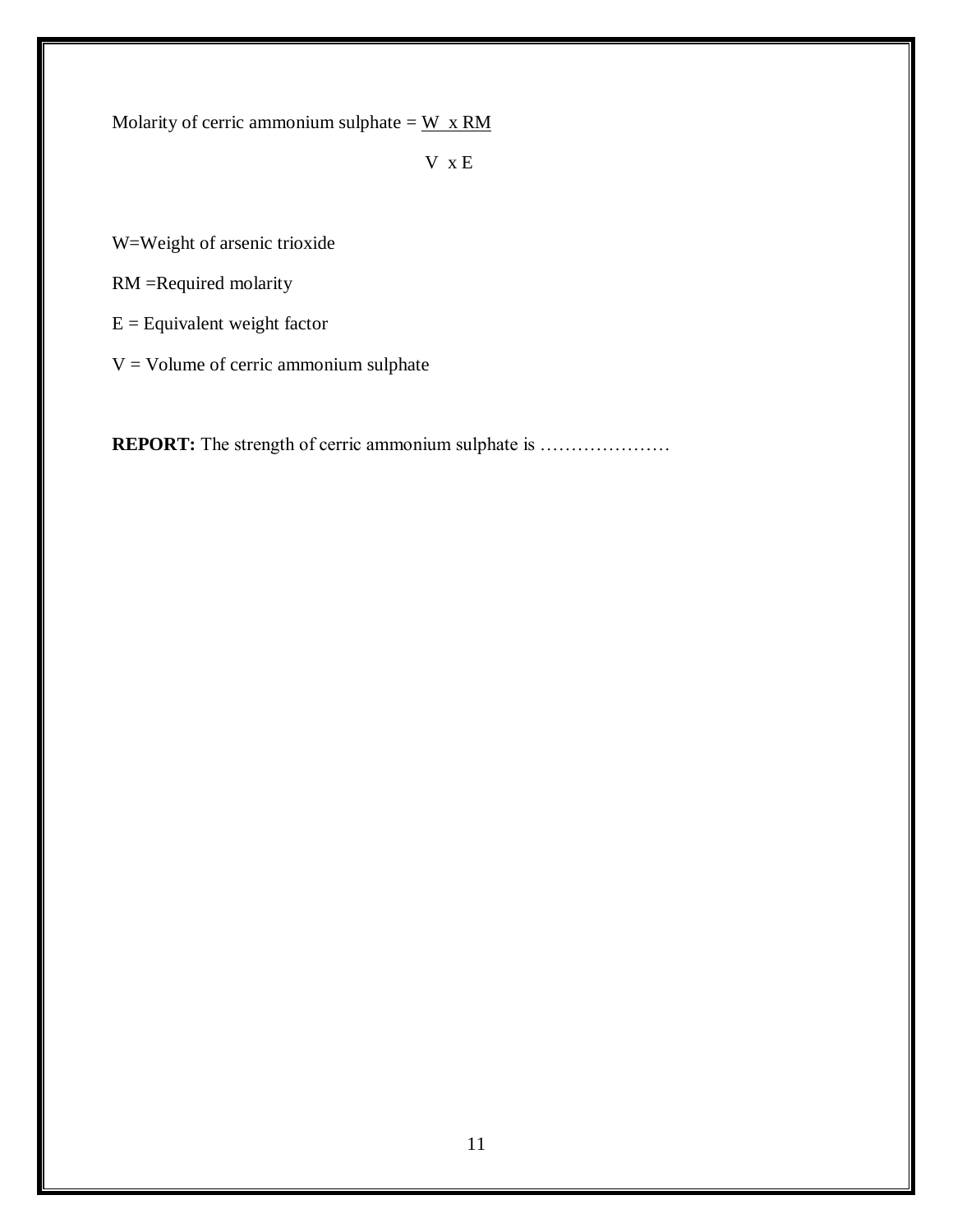# **ASSAY**

**Experiment No. 6 Date: ..................** 

# **ASSAY OF AMMONIUM CHLORIDE**

#### **AIM:**

To determine the percentage purity of given sample of ammonium chloride.

#### **REFERENCE:**

- 1. Indian Pharmacopoeia -1985, volume I,
- 2. Practical pharmaceutical inorganic chemistry, Dr. G.Devalo Rao
- 3. Practical pharmaceutical chemistry by Anees Ahamed Siddiqui and Mohammed Ali

#### **CHEMICALS USED:**

Ammonium chloride, NaOH, Oxalic acid, formaldehyde

#### **PRINCIPLE:**

Ammonium chloride is assayed by indirect assay method. The sample is dissolved in water and treated with previously neutralised formaldehyde solution.(Methyleneimine is formed which polymerises to form Hexamine). This results in the quantitative liberation of HCl equivalent to NH4Cl. The liberated HCl is titrated with the standard solution of NaOH using phenolphthalein as indicator, appearance of pale pink colour is the indication of end point.

> $4NH_4Cl + 4H_2O \rightarrow 4NH_4OH + 4HCl$  $4 NH_4OH + 6HCHO \rightarrow (CH_2)6N_4 + 10 H_2O$  $4HCl + 4NaOH \rightarrow 4NaCl + 4H<sub>2</sub>O$

#### **PROCEDURE:**

#### **Standardisation of 0.1 NaOH**

Weigh accurately 0.63 g of oxalic acid into a 100 ml volumetric flask and make up to 100 ml volume with distilled water. Pipette out 20 ml solution and titrated with 0.1 M NaOH using phenolphthalein as indicator. Continue the titration to get the concordant value.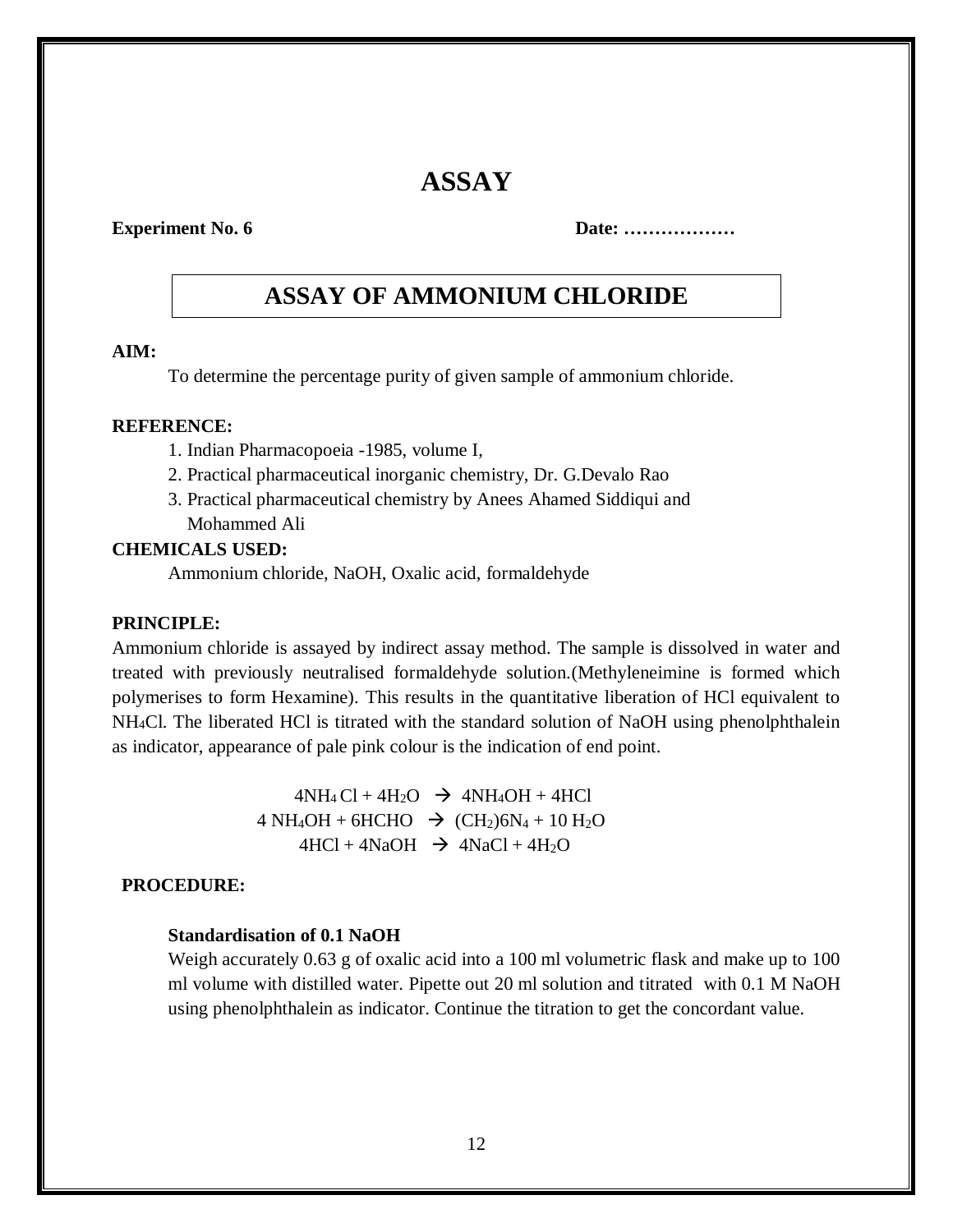#### **Assay of NH4Cl**

Weigh 0.1gm of NH<sub>4</sub>Cl dissolve in 20 ml of H<sub>2</sub>O and add a mixture of 5 ml of previously neutralized formaldehyde solution and 20 ml water. After 2 minutes the contents of the conical flask is titrated against 0.1N NaOH using phenolphthalein as indicator. End point is the appearance of permanent pale pink colour.

Each ml of 0.1N NaOH is equivalent to 0.005349 gm of NH4Cl.

Percentage purity can be determined by the following formula.

Titre value x Equivalent wt factor x Normality of NaOH(actual)

% = ----------------------------------------------------------------------- x 100

Weigh of sample x Normality of titrant (expected)

**REPORT:** The percentage purity of the given sample of ammonium chloride is…………………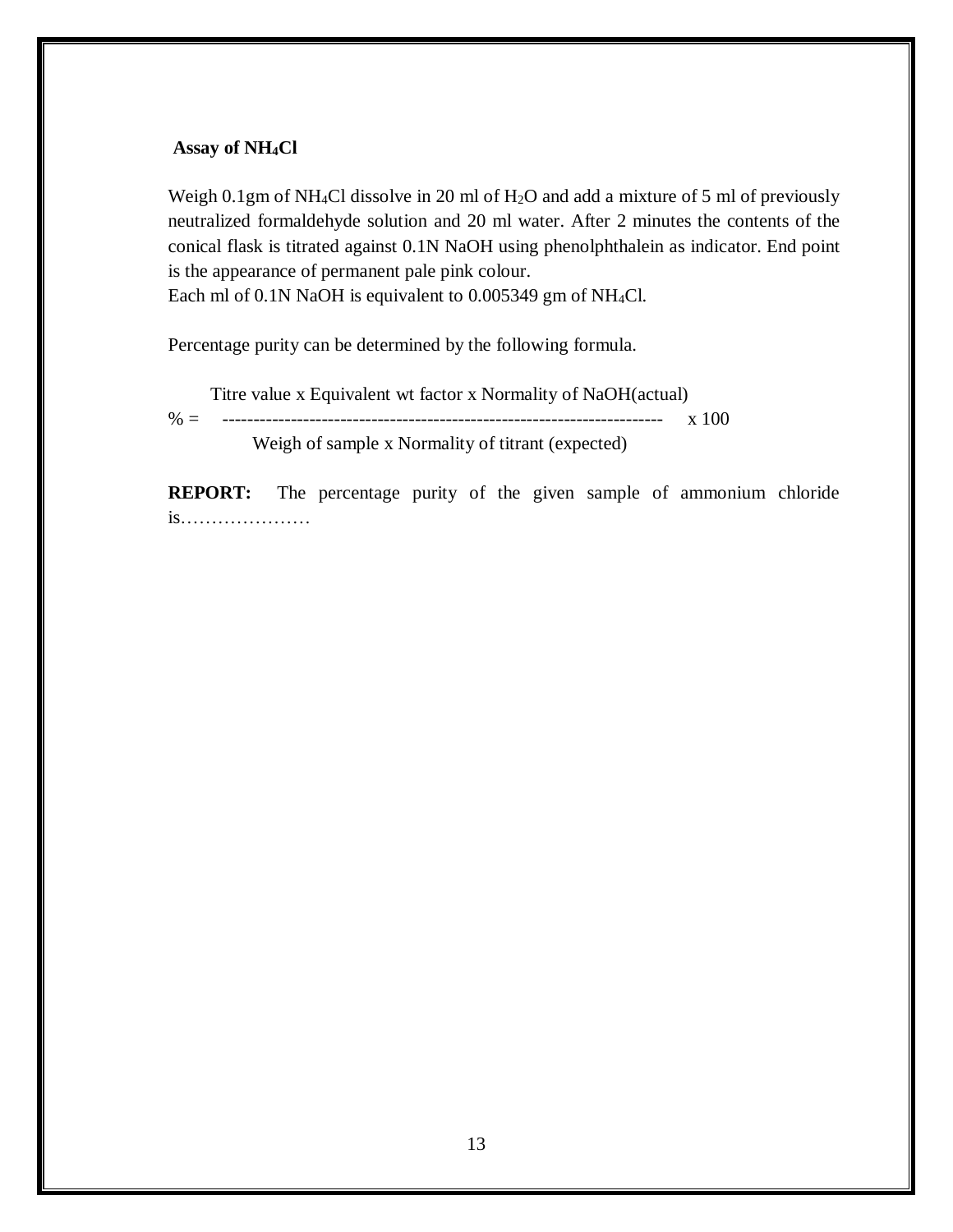# **ASSAY**

**Experiment No. 7 Date: ......................** 

# **ASSAY OF FERROUS SULPHATE**

#### **AIM:**

Determine the percentage purity of given sample of ferrous sulphate.

#### **REFERENCES:**

1. Practical pharmaceutical inorganic chemistry by Dr. Deval Rao

#### **CHEMICALS USED:**

Ferrous suphate, Cerric ammonium Sulphate, dil  $H_2SO_4$ .

#### **PRINCIPLE:**

FeSO<sub>4</sub> is an example of reducing agent and In the presence of dil  $H<sub>2</sub>SO<sub>4</sub>$ , FeSO<sub>4</sub>, is titrated with ceric ammonium sulphate using ferroin as indicator which gives a colour change from red to pale blue. Cerri ammonium sulphate is a powerful oxidizing agent and it is used only in acidic media because if the solution is neutral cerric hydroxide precipitates out. Cerric ion solution itself has intense yellow colour can be used as self indicator, but to increase the sensitivity of endpoint detection internal redox indicator like ferroin is added

$$
Fe^{2+} \rightarrow Fe^{3+} + e^{-}
$$
  
\n
$$
Ce^{4+} + e^{-} \rightarrow Ce^{3+}
$$
  
\n
$$
Fe^{2+} + Ce^{4+} \rightarrow Fe^{3+} + Ce^{3+}
$$

#### **PROCEDURE:**

#### **Preparation of 0.1 M Ceric ammonium sulphate**

Dissolve 65 g of ceric mmonium sulphate with the aid of gentle heat in a mixture of 30 ml of sulphuric acid and 500ml of water. Cool,filter dilute to 1000ml with water.

#### **Standardization 0f 0.1 M Ceric ammonium sulphate**

Weigh accurately 0.2g of arsenic trioxide previously dried at 105 C for 1 hour and transferred to a 500ml conical flask. Wash the inner walls of the flask with 25 ml of 8 %w/v solution of sodium hydroxide ,dissolve and add 100 ml of water. Add 30 ml of dilute sulphuric acid , 0.15 ml of osmic acid, 0.1 ml of ferroin sulphate and titrate with ceric ammonium sulphate until the pink colour changes to pale blue

Each ml of ceric ammonium sulphate is equivalent to 0.004946 g of arsenic trioxide.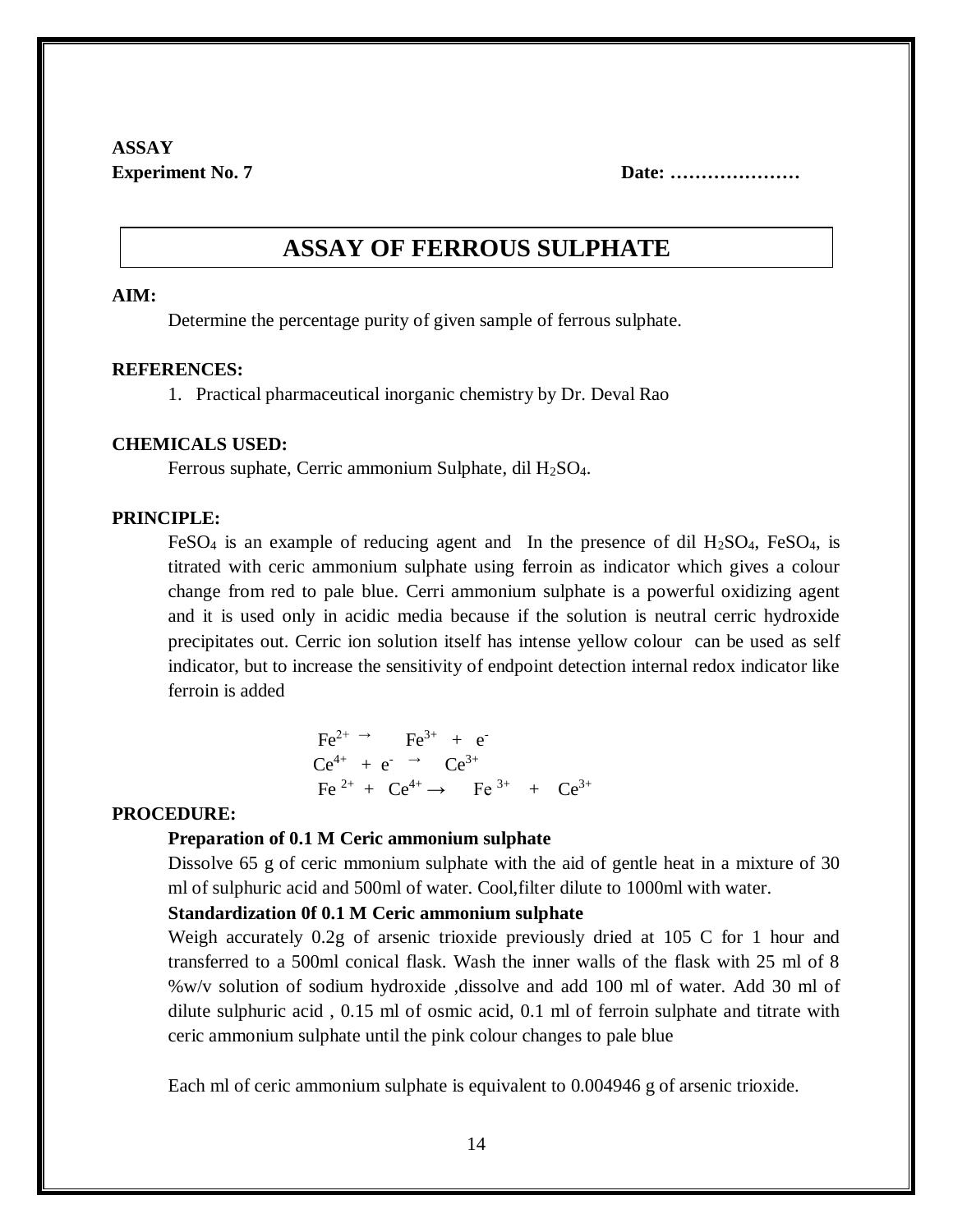Molarity of cerric ammonium sulphate =  $W \times RM$ 

V x E

W=Weight of arsenic trioxide

RM =Required molarity

 $E =$  Equivalent weight factor

 $V =$  Volume of cerric ammonium sulphate

#### **Assay of FeSO<sup>4</sup>**

Add 0.5 g of FeSO<sub>4</sub> and 30 ml water .Add 20 ml of 1m sulphuric acid shake well, then titrate with 0.1N ceric ammonium sulphate solution using 0.1 ml ferroin sulphate as indicator until red colour disappears.

Each ml 0.1M Ceric ammonium sulphate is equivalent to 0.01519 gm of Ferrous sulphate.

Percentage purity can be determined by the following formula.

 Titre value x Equivalent wt factor x Normality of titrant(actual) % = ----------------------------------------------------------------------- x 100 Weigh of sample x Normality of titrant (expected)

**REPORT:** The percentage purity of Ferrous sulphate is………………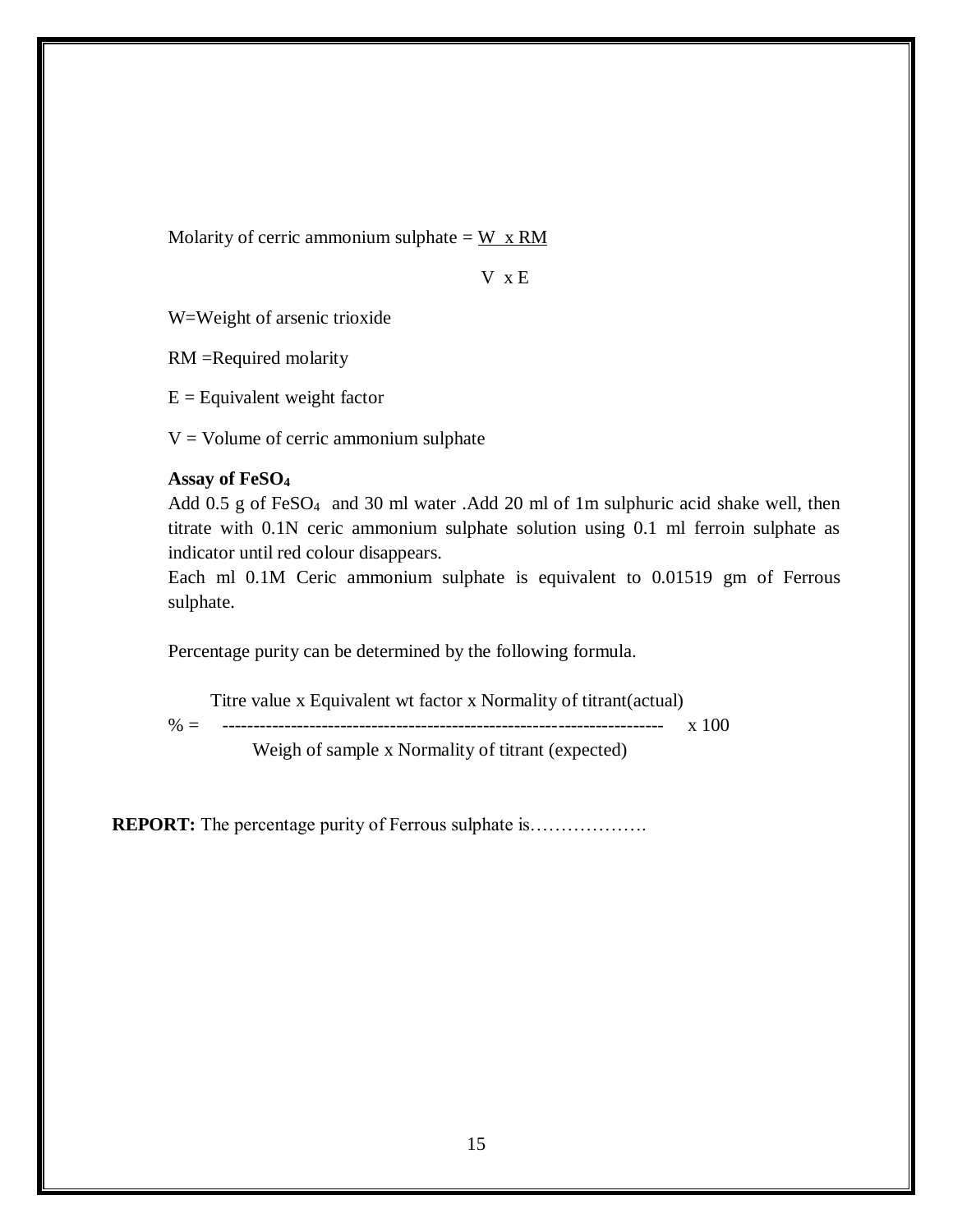**ASSAY**

**Experiment No. 8 Date: ………………..**

# **ASSAY OF COPPER SULPHATE**

#### **AIM:**

Determine the percentage purity of given sample of copper sulphate sulphate.

#### **REFERENCES:**

1. Practical pharmaceutical inorganic chemistry by Dr. Deval Rao

#### **REQUIREMENTS**

**Apparatus:** Iodine flask, Burette, conical flask

**Reagents :** Copper suphate, 0.1N Sodium thiosulphate solution, starch solution,  $0.1 \text{ N}$  KIO<sub>3</sub> solution

#### **PRINCIPLE:**

This is an iodometry type of titration. It depends upon the instability of cupric iodide which is formed in the reaction between  $CuSO<sub>4</sub>$  and potassium iodide with the liberation of free iodine. When CuSO<sup>4</sup> was allowed to react with KI in the presence of acetic acid, cupric iodide is formed.

 $2 \text{CuSO}_4 + 4 \text{KI} \rightarrow 2 \text{CuI}_2 + 2 \text{K}_2 \text{SO}_4$ CUPRIC IODIDE

The cupric iodide formed in the above reaction is unstable, so it decompose to give cuprous iodide with the liberation of free iodine.

 $2CuI_2 \rightarrow 2Cu_2I_2 + I_2$ CUPROUS IODIDE

The liberated iodine is titrated with 0.1N sodium thiosulphate using starch solution as indicator.

 $I_2$  + 2Na <sub>2</sub>S <sub>2</sub>O <sub>3</sub>  $\rightarrow$  Na <sub>2</sub>S <sub>4</sub>O <sub>6</sub> + 2 NaI Sodium tetrathionate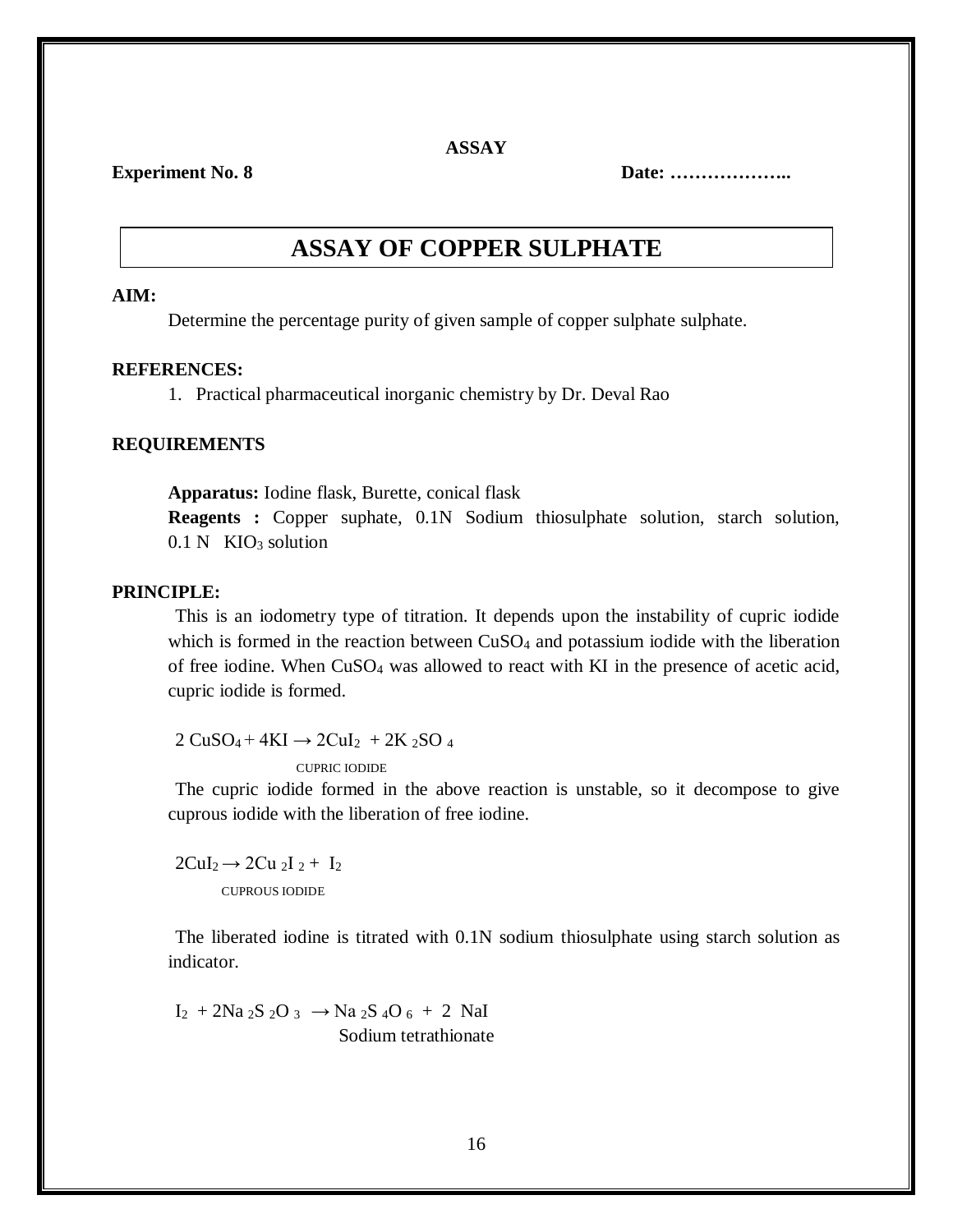#### **PROCEDURE:**

.

#### **Preparation of 0.1N Sodium thiosulphate**

Dissolve 24.8 g of sodium thiosulphate pentahydrate in 800 ml of boiled and cooledwater and mix thoroughly by shaking for approximately 15 minutes. Make up the volume to 1000 ml.

#### **Standardisation of 0.1N sodium thiosulphate**

Take 10 ml of Potassium Iodate solution .Add 2 gm of Potassium Iodide and 5 ml of dilute H2SO4 ,keep it in dark for 10 minutes,add 2 to 3 drops of starch indicator and titrate with sodium thiosulphte using starch solution as indicator until the blue colour is disappeared.

$$
N_1V_1=N_2V_2N_2 = N_1V_1V_2
$$

#### **Assay of copper sulphate**

Weigh accurately about 1 gm and dissolve in 50 ml of water, add 3gm of KI, 5 ml of acetic acid and titrate the liberated iodine with 0.1n sodium thiosulphate using starch solution as indicator. Continue the titration till a faint blue colour remains, add 2g of potassium thiocyanate stir well and continue the titration until the blue colour disappears. Each ml of 0.1N sodium thiosulphate  $= 0.02497$  gm of CuSO<sub>4</sub>

Percentage purity of the given Copper sulphate  $=$  VxE x AN x 100 W x RN

V = Volume of Na  $2S$   $2Q$  3  $E =$  Equivalent weight factor AN= actual normality of Na  $2S$   $2O_3$  $W = weight of sample$  $RN = Required Normality of Na<sub>2</sub>S<sub>2</sub>O<sub>3</sub>$ 

**REPORT** : The percentage purity of the given sample of copper sulphate is…………………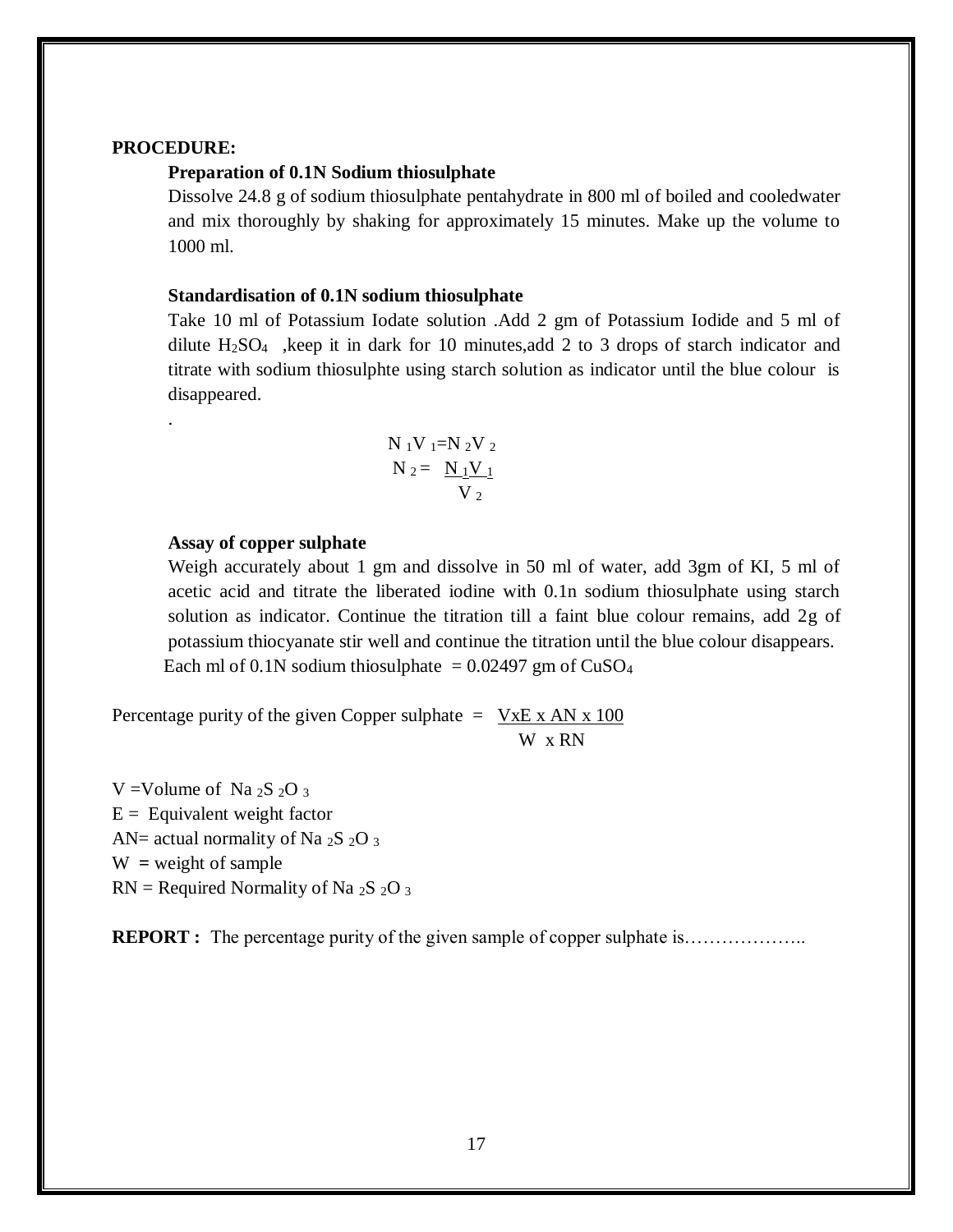**Experiment no.9 Date:………………..**

# **ASSAY OF CALCIUM GLUCONATE**

#### **AIM:-**

To perform the assay of given sample of calcium gluconate

#### **REFERENCE:-**

I.p volume-I-1996 page no: 129.

#### **REQUIREMENTS:-**

**Apparatus** : Conical flask, standard flask ,Burette,Pipette, Funnel

 **Reagents:** Calcium gluconate**,**eriochrome black T indicator**,**Buffer**,**Disodium EDTA **PRINCIPLE**

 Calcium salt is assayed by titration with 0.05m EDTA using ph buffer and eriochrome black T as indicator. EDTA forms calcium EDTA complex, and the color change of indicator, is from wine red to blue at the end point.This is based on Replacement titration.Magnesium forms complex with indicator

 $Mg2+$  + indicator  $\rightarrow$  Mg- ind

This magnesium indicator complex is more stable than Calcium indicator complex.Therefore Calcium has no effect with magnesium indicator complex.On titration with disodium edetate calcium edetate complex is formed

 $Ca2+ + EDTA \rightarrow Ca-EDTA$ 

When calcium is completely consumed ,next drop of EDTA breaks the mg-indicator complex,thus liberating the free indicator ,which gives the colour at the endpoint

#### **PROCEDURE**

#### **Standardization of 0.05 M EDTA**

Take 10 ml of cacl2 ,add 5 ml of ammonia buffer (PH 10),2 drops of nindicator and titrate with EDTA(0.05 m)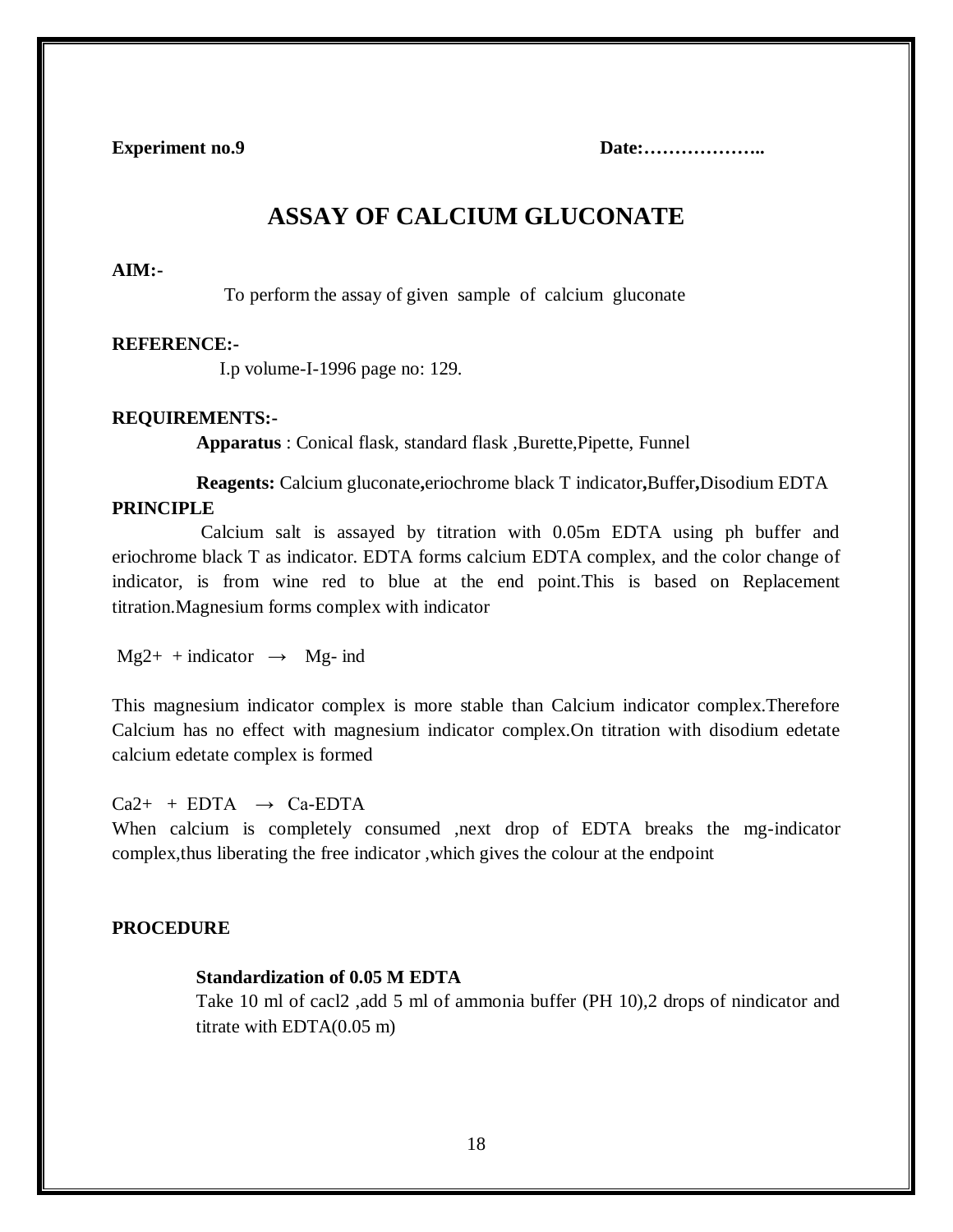#### **Assay of calcium gluconate**

 Weigh 0.5g calcium gluconate and dissolve it in 50ml of warm water. and add 5ml of 0.05m magnesium sulphate and 10ml of strong ammonia-ammonium chloride buffer solution ,titrate with 0.05m disodium EDTA using mordant black II as indicator .The endpoint is appearance of blue colour

Each ml of 0.05m disodium EDTA is equivalent to 0.02242g of calcium gluconate .

#### **REPORT**

The percentage purity of calcium gluconate is……………………..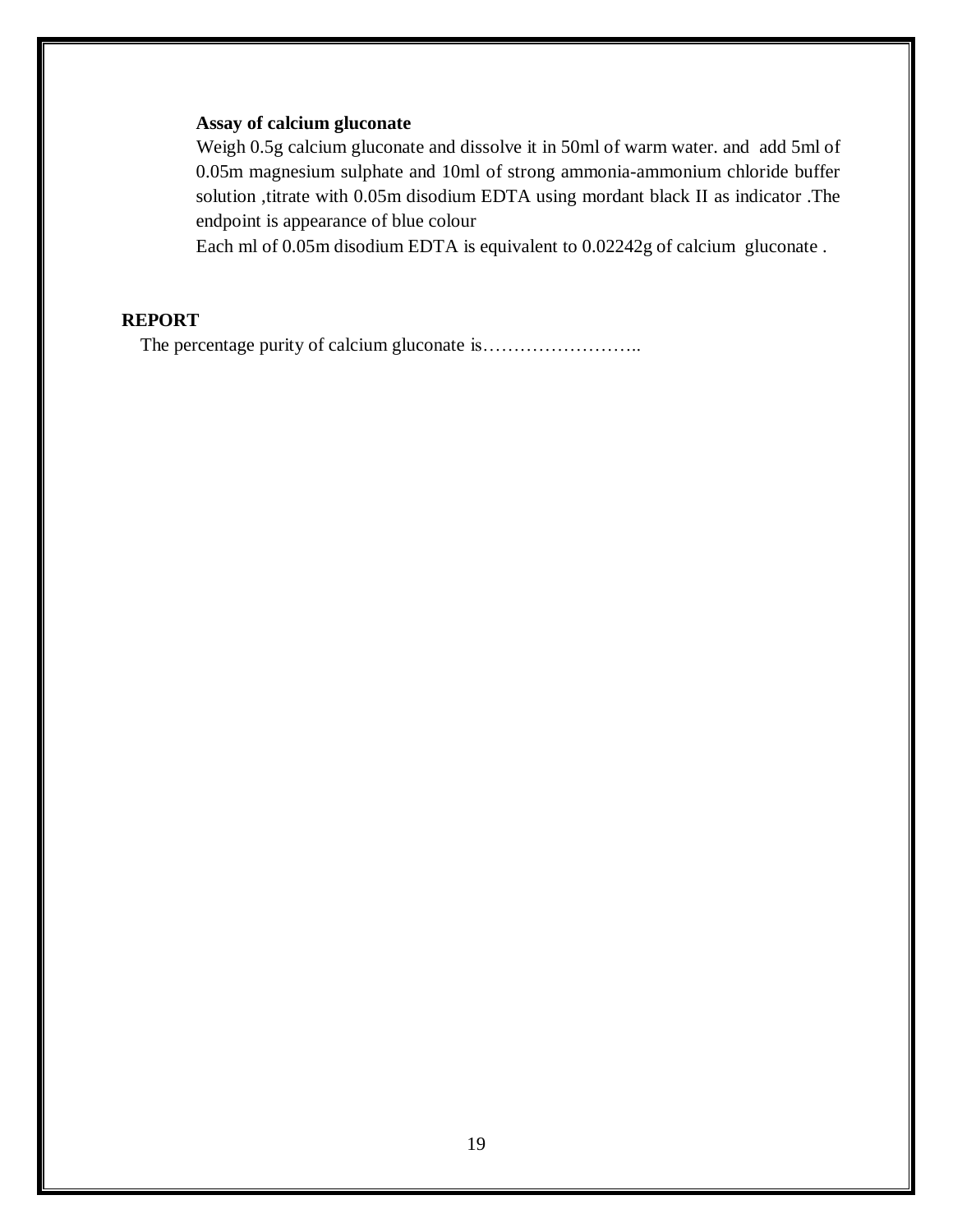**Experiment : 10 Date……………………….**

#### **ASSAY OF HYDROGEN PEROXIDE**

#### **AIM**

To perform the assay of given sample of  $H_2O_2$ 

#### **REQUIREMENTS :**

**Apparatus :** conical flask , burette, pipette

**Reagents** : hydrogen peroxide, potassium permanganate, sulphuric acid

#### **PRINCIPLE**

H2O2 is usually encountered in the form of an aqueous solution containing  $6\%,12\%,30\%$  volume and  $H_2O_2$  is frequently is known as 20,40 and 100ml volume. This terminology is based on the volume of O2 librated when the solution is decomposed by boiling. The assay is done by volumetrically by oxidation reduction titration. When  $H_2O_2$  is being titrated in an acidic medium  $KMnO_4$  is used as reducing agent.

 $2KMnO_4 + 3H_2SO_4 + 5H_2O_2 \rightarrow K_2SO_4 + 2MnSO_4 + 8H_2O + 5O_2$ 

 $H<sub>2</sub>O<sub>2</sub>$  is oxidized to give water and  $O<sub>2</sub>$ 

 $2 \text{ H}_2\text{O}_2$  [O]  $2 \text{ H}_2\text{O} + \text{O}_2$ 

In this titration KMnO<sub>4</sub> act as a self indicator  $68.04$ gm of H<sub>2</sub>O<sub>2</sub> gives 22,400ml O<sub>2</sub> 1gm of  $H_2O_2$  is equivalent to 329.2 ml of  $O_2$ 

#### **PROCEDURE**

#### **Preparation of 0.1 N Potassium permanganate solution**

Dissolve 3.2g of potassium permanganate in 1000ml of water, heat on a water bath for 1 hour, allow to stand for 2 days. Filter the solution through glass wool.

#### **Standardisation of 0.1 M Potassium permanganate**

To 25 ml of potassium permanganate solution in a glass stoppered flask, add 2g of potassium iodide, followed by 10 ml of sulphuric acid. Titrate the liberated iodine with 0.1M Sodium thiosulphate using 3 ml of starch solution , as an indicator.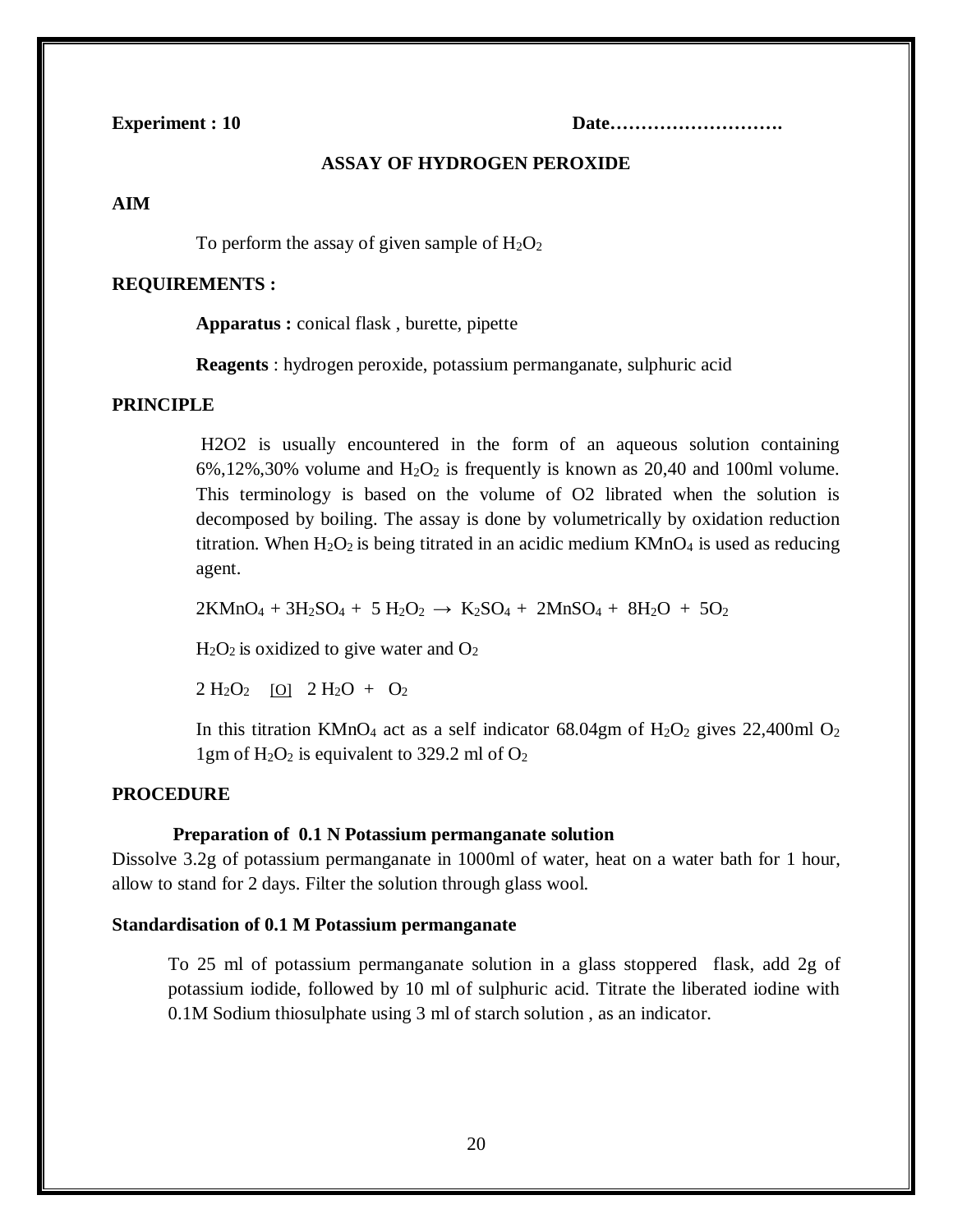$$
N_1V_1=N_2V_2
$$
  

$$
N_2 = N_1V_1
$$
  

$$
V_2
$$

### **Assay of hydrogen peroxide**

To 1ml of H2O<sup>2</sup> add 20 ml of 1M H2SO4.titrate against 0.1N KMnO<sup>4</sup>

Each ml of 0.02M KMnO<sub>4</sub> is equivalent to 0.001701 gm of  $H_2O_2$ 

### **REPORT:**

**T**he given sample of H2O<sup>2</sup> solution contains…………………….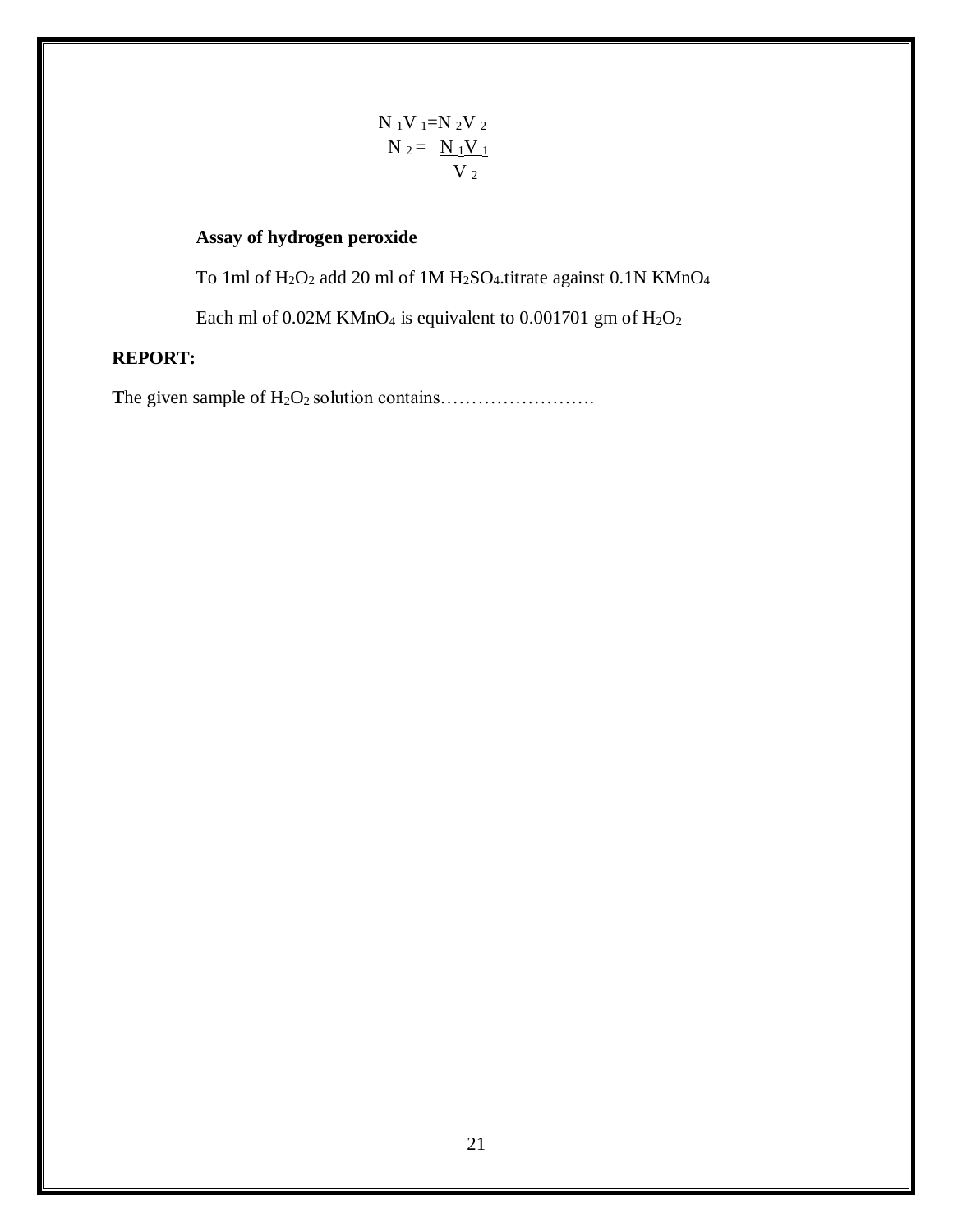#### **ASSAY OF SODIUM BENZOATE BY NON-AQUEOUS TITRATION**

#### **AIM:-**

To find out the percent age purity of given sample sodium benzoate.

#### **REFERRENCE:-**

1. Pharmaceutical analysis. Anees A Siddiqui

#### **REQUIREMENTS**

**Apparatus:** Conical flask, Burette

**Reagents :** Sodium benzoate, 0.1 M HClO4, Potassium hydrogen phthalate, Glacial acetic acid

#### **PRINCIPLE:-**

sodium benzoate is the sodium salt of benzoic acid. It is widely used as chemical preservative in carbonated and still beverages, syrups, olives, sauces, relishes, jellies jams and pastry low fat salad dressing, fruit salads, prepared salads and in storage of vegetables.

It is a basic compound . On adding Glacial acetic acid and then titrating with strong acid perchloric acid ,this Glacial acetic acid acts as a base.

 $CH3COOH + HClO<sub>4</sub> \rightarrow$  $CH_3COOH2+ + ClO_4$ 

#### **Assay of sodium benzoate**

weigh 0.25g sodium benzoate and dissolved in 20ml Anhydrous glacial acetic acid in a 250 ml volumetric flask.mix it well warm to  $50^{\circ}$ c. Add 2-3 drops of Crystal violet indicator. Titrate with 0.1M HClO4. While mixing the water and ether layer well by shaking until a light green color persists in the water layer.

Each ml of 0.1M HClO<sub>4</sub> is equivalent to 0.01441g of sodium benzoate.

#### **REPORT:**

The percentage purity of sodium benzoate is………….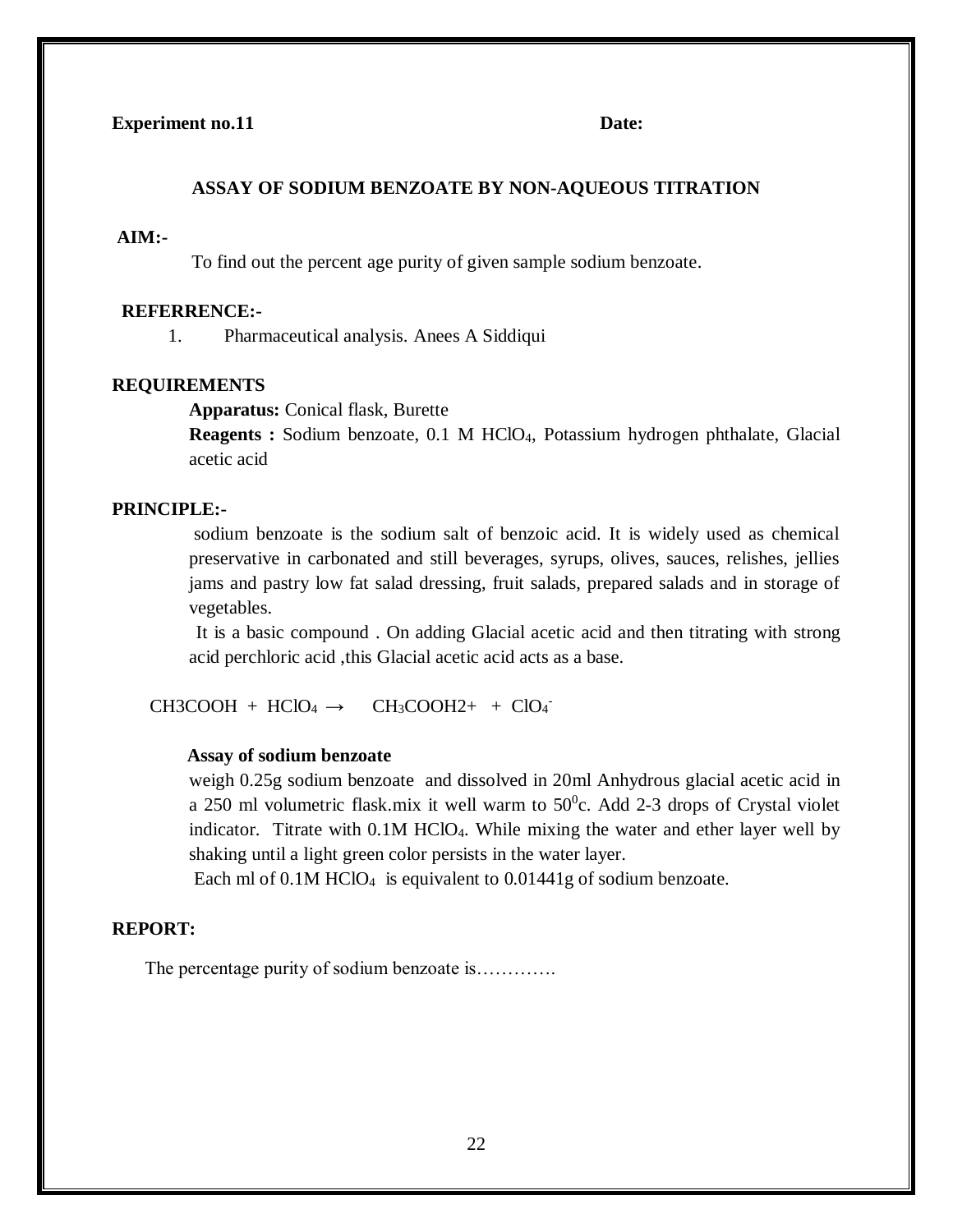#### **ASSAY OF SODIUM CHLORIDE BY PRECIPITATION TITRATION**

#### **AIM:-**

To find out the percent age purity of given sample sodium chloride.

#### **REFERRENCE:-**

Practical pharmaceutical analysis. G.Devala rao

#### **REQUIREMENTS**

**Apparatus:** Conical flask, Burette

**Reagents :** Sodium chloride, Potassium chromate.

#### **PRINCIPLE:-**

sodium chloride is an example of electrolyte replenisher. It is assayed by Mohr's method. The sample is dissolved in water and titrated against a standard solution of silver nitrate using potassium chromate as indicator. At the end point due to the complete precipitation of chloride as silver chloride, a slight excess of silver nitrate reacts with potassium chromate to give a red colored silver chromate.

 $NaCl + Ag NO<sub>3</sub> \rightarrow NaNO<sub>3</sub> + AgCl$ 

 $K_2CrO_4 + 2AgNO_3 \rightarrow Ag_2CrO_4 + 2KNO_3$ 

This method is based on the fact that silver halide is more insoluble than silver chromate. Hence as long as there is any chloride left in the solution, no silver chromate is formed. Even though if formed, will immediately change to silver chloride according to the following equation

 $\text{Ag}_2\text{CrO}_4 + 2\text{Cl}$ -  $\rightarrow$  2AgCl + CrO  $4^{-2}$ 

#### **Assay of sodium chloride**

Weigh accurately 0.1g sodium chloride previously dried at 110 C for 2 hours and dissolve in 5 ml of water. Add 2 drops of potassium chromate as indicator and titrate with silver nitrate solution until a permanent reddish brown precipitate is formed. Repeat the titration for concordant values.

Each ml of 0.1M silver nitrate is equivalent to 0.005844 g of sodium chloride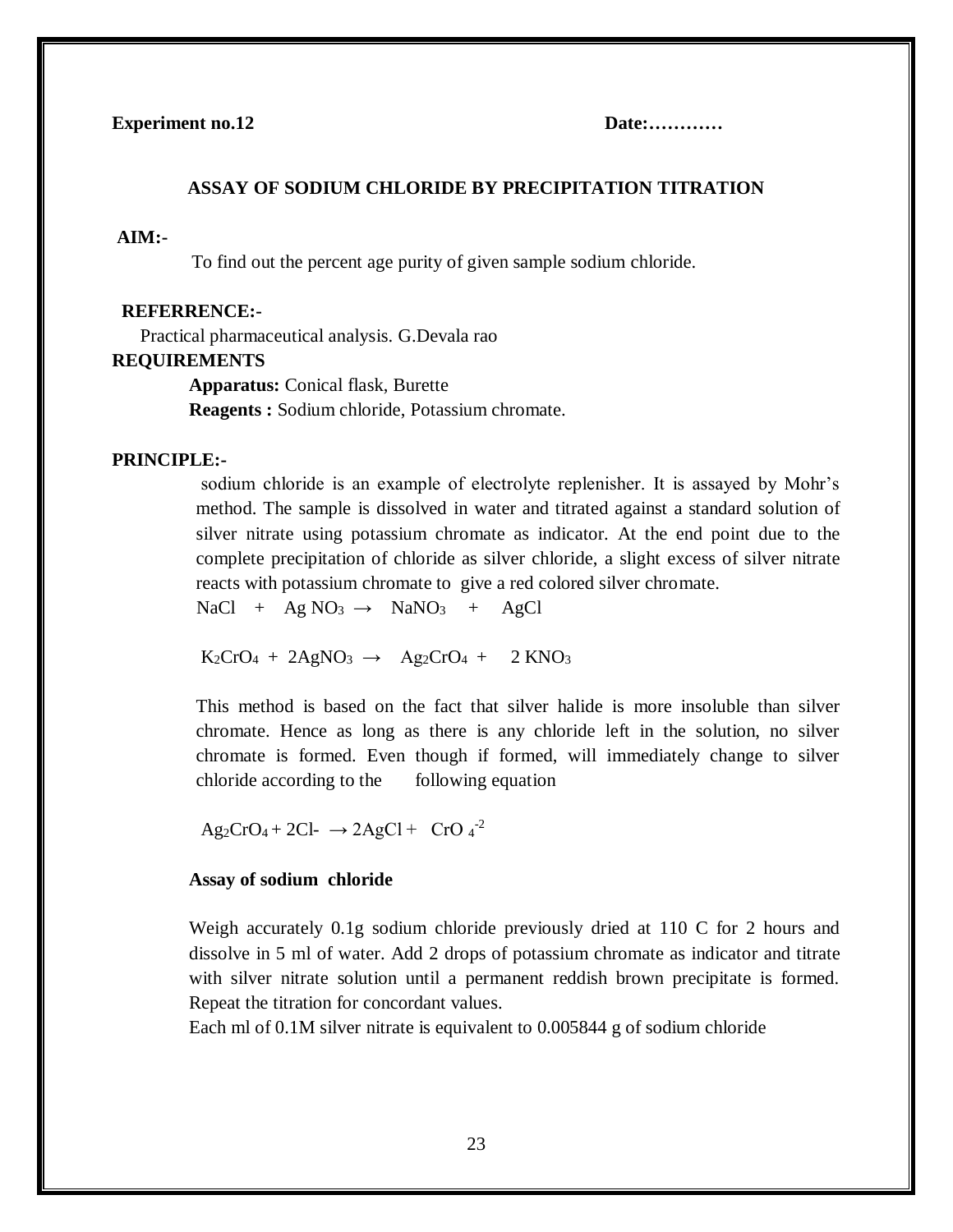## **REPORT**

The Percentage purity of sodium chloride is……………..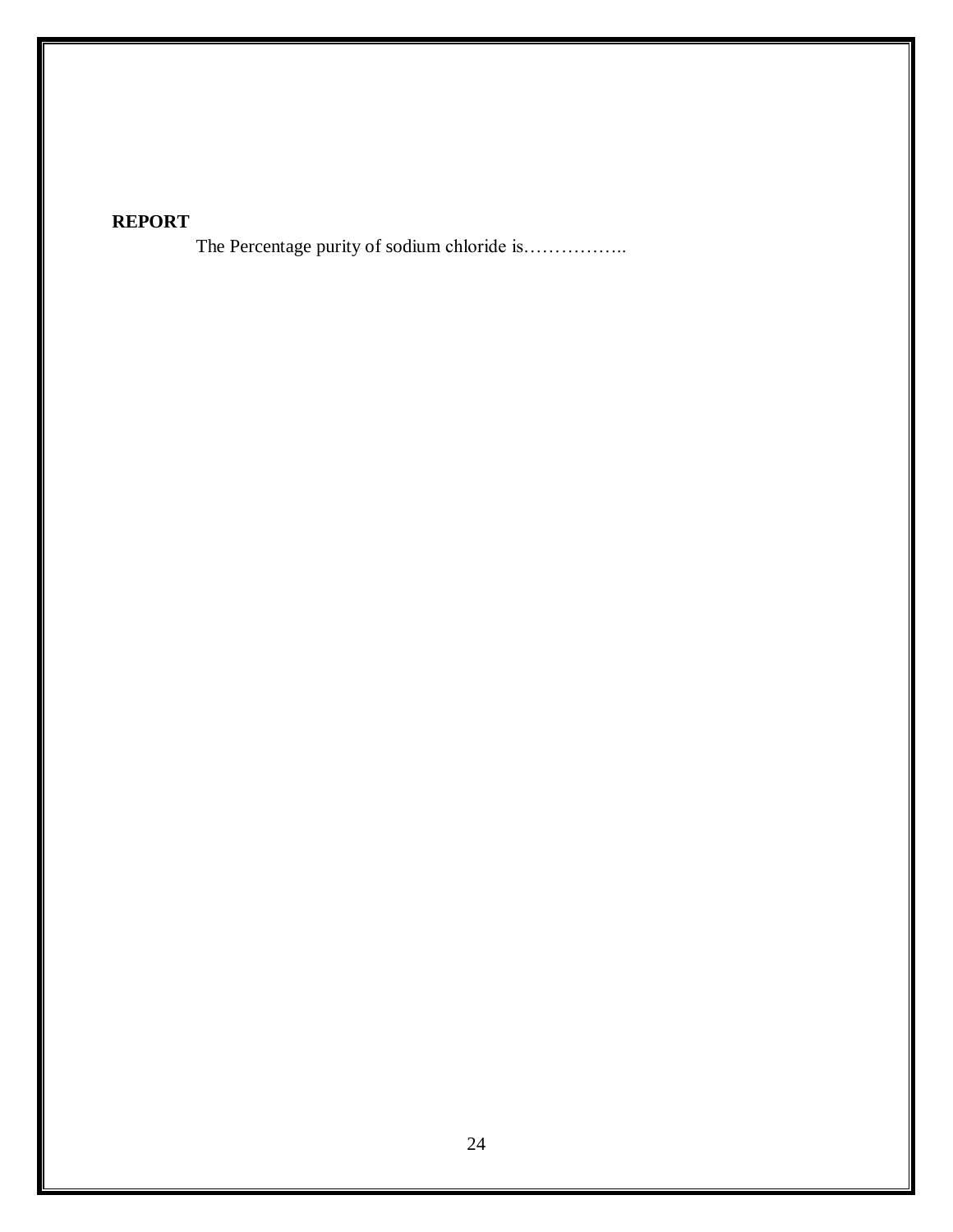# **ELECTRO-ANALYTICAL METHODS**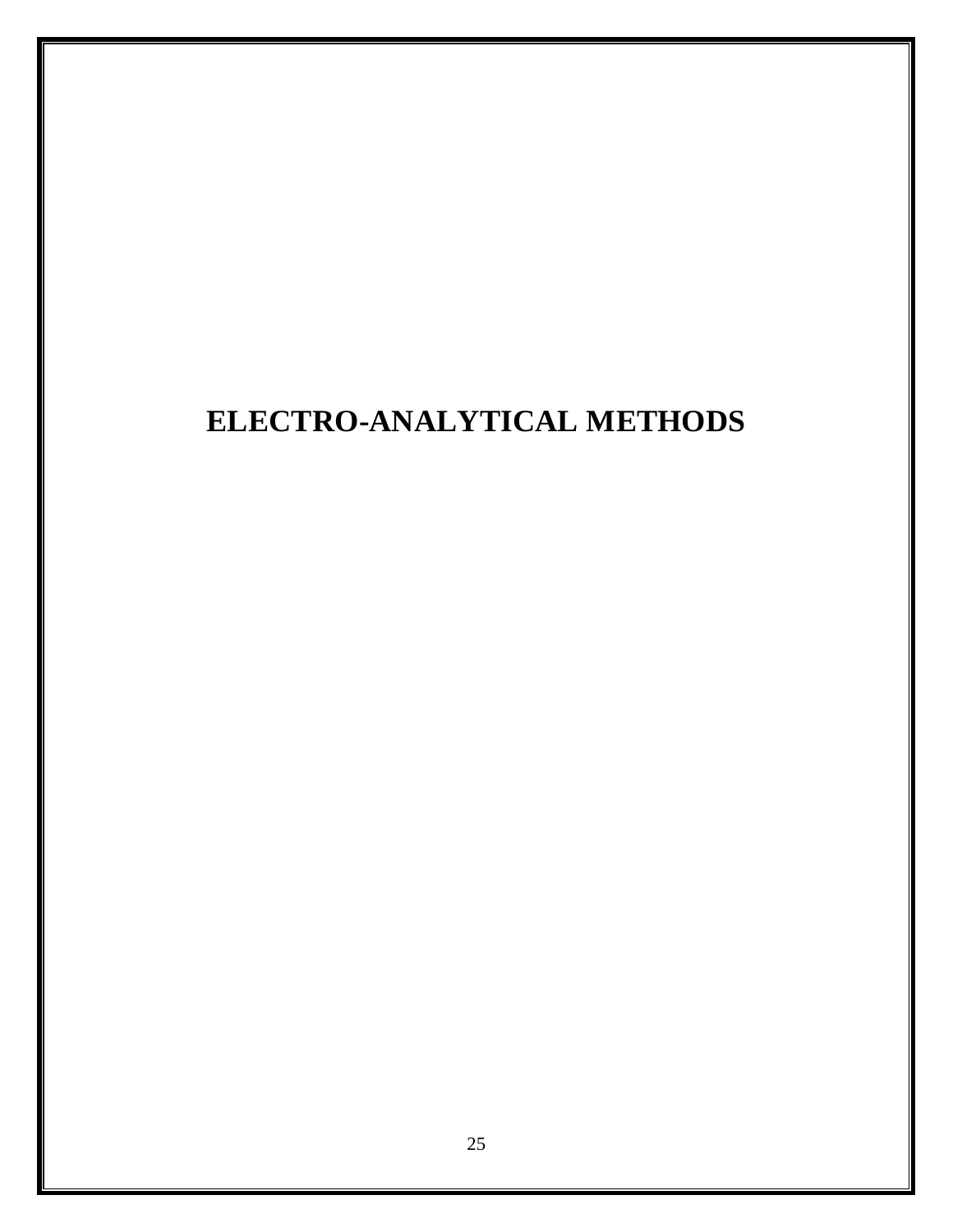#### **Experiment :13** Date:..........

# **CONDUCTOMETRIC TITRATION OF STRONG ACID WITH STRONG BASE AIM**

To perform conductometric titration of hydrochloric acid with sodium hydroxide and to determine the end point.

#### **REFERENCE**

1. Bhoomika R Gpoal. Hardik G Bhatt. Mayur M Patel. Pharmaceutical analysis –I. Page No: 99-100.

#### **REQUIREMENTS**

**Apparatus :** Beaker, Pipette, Volumetric flask, conductivity cell

**Reagents :** 0.01 M Hydrochloric acid, 0.01 M Sodium hydroxide

#### **PRINCIPLE**

The solution of HCl shows fairly significant conductivity mainly due to two species H+ and Cl-. For each amount of NaOH added, an equivalent amount of H+ ion is consumed according to the following reaction.

 $H_{+}$  + NaOH == Na+ + H<sub>2</sub> O

The highly conducting H+ cations are effectively replaced by the relatively poorly conducting Na+ ions and consequently the conductance decreases. This continues until sufficient NaOH has been added to react with all the H+ ions present and the mixture contains only Na+ and Cl- ions in water

 $HCl + NaOH = H<sub>2</sub> O + NaCl$ 

This is called equivalence point. Further addition of NaOH simply augments the quantity of Na+ and OH- ion in the mixture and increase the conductance due to higher OH- anions. As a result, the conductomeric titration curve (conductance vs. volume of NaOH) has a minimum at the equivalence point. The position of the equivalence Point can be localized as the point of inter section of two straight lines, a descending segment before and an ascending segment after the minimum observed. Usually in this experiment, the concentration of solution in the burette should be approximately 10 times than that of the other solution, under these conditions the change in concentration due to dilution of the solution during the titration , will have minimum effect on the conductance measurements.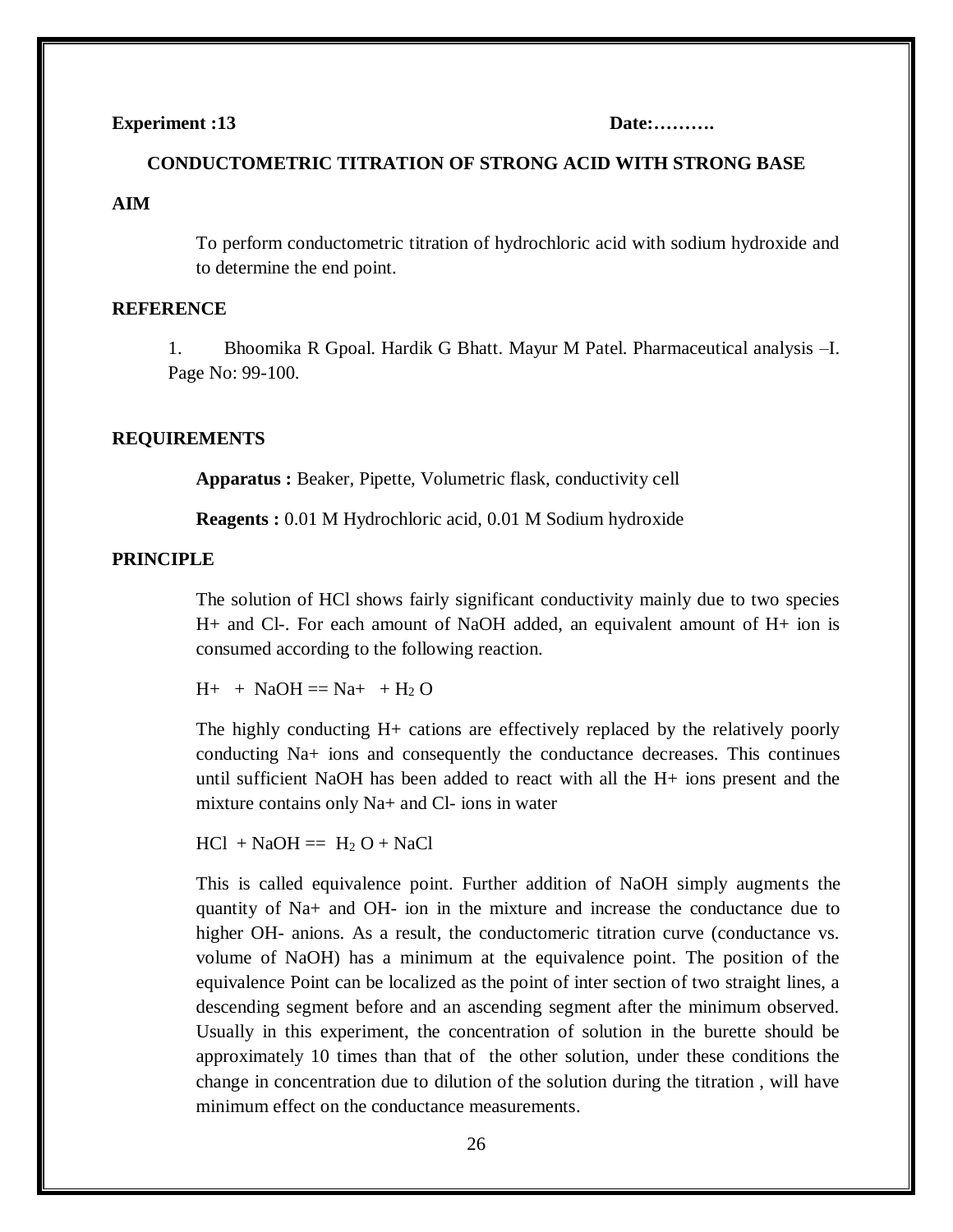#### **PROCEDURE**

Transfer 50 ml 0.01M hydrochloric acid solution in a 100 ml beaker. Immerse the conductivity cell in the solution in the beaker such that the tip of the electrode remains dipped in the solution. Measure the conductance for the pure HCl solution. Titrate with 0.1 M NaOH solution using conductometer, adding aliquot of 0.5ml of 0.1 M NaOH solution each time. Remember to mix well after each addition of titrant before measuring the conductance. Continue in this way until you have measured about six points beyond the endpoint. Plot the graph of volume of titrant against conductance.

#### **REPORT**

From graph, endpoint of the conductometric titration is found to be ……….. ml.